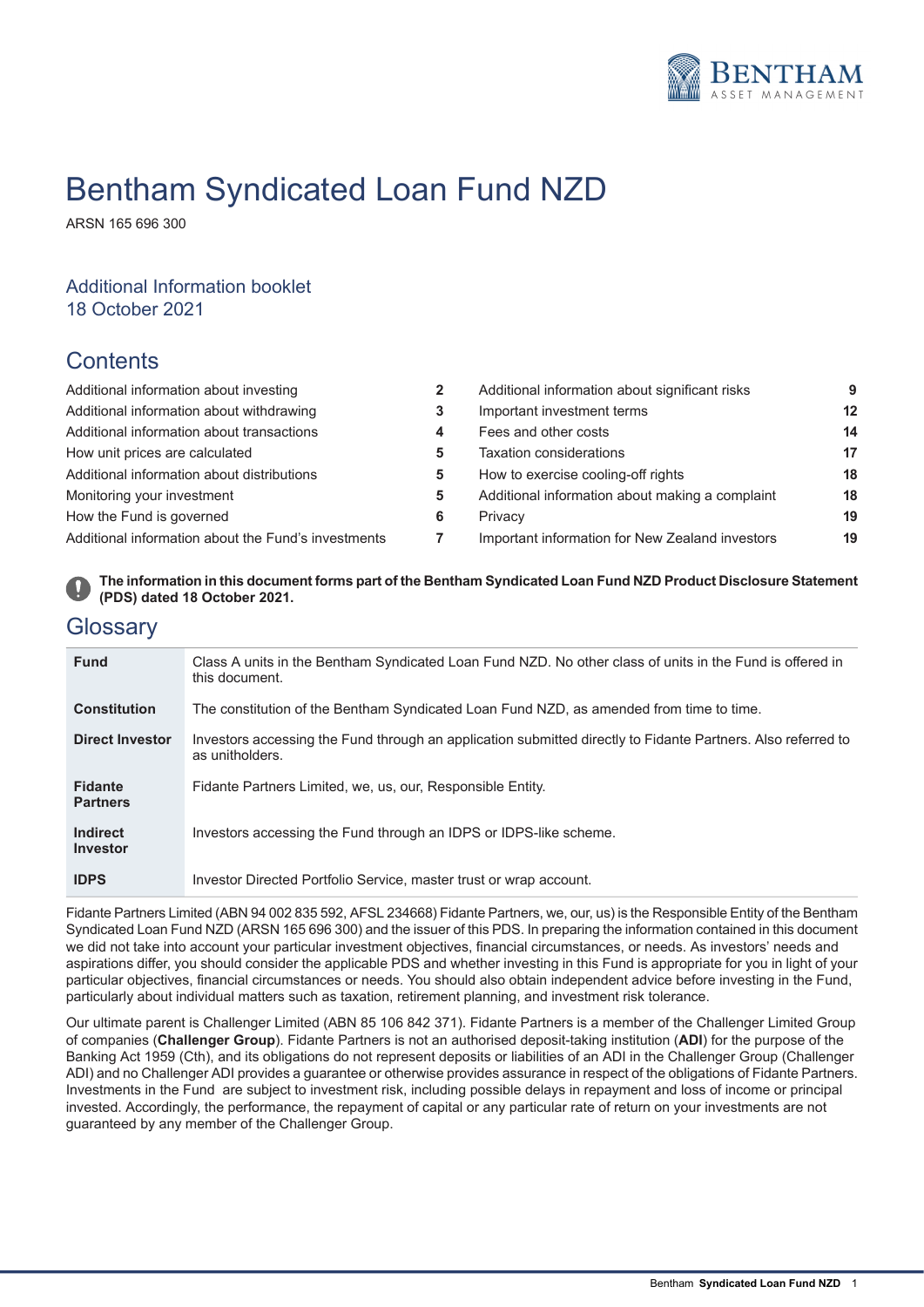# Additional information about investing

## **Initial Investments**

You can access the Fund:

- As a Direct Investor by completing the relevant Application Form;
- As an Indirect Investor through your IDPS operator.

Each person should obtain and consider the Fund's PDS before making a decision about whether to acquire or continue to hold the Fund. A copy of the Fund's PDS can be obtained from your financial adviser, our Investor Services team on 13 51 53, or at www.fidante.com.au.

## **Direct Investors**

Details of how to make your initial investment are outlined in '8. How to apply' in the PDS. Once you have made your initial investment in the Fund, you can make additional one-off investments.

## **Indirect Investors**

You should contact your IDPS operator for more information regarding your investment in the Fund.

## **Additional one-off investments**

If you wish to make additional investments in the Fund, please download a copy of the current PDS, AIB and any disclosure updates. A paper copy of all these documents are available free of charge by visiting the Fidante Partners website or by calling 13 51 53.

## **Direct Investors**

For direct investors, additional investments can be made via electronic funds transfer. The application form contains details of how to make payments via electronic funds transfer, and is available on our website.

### **Indirect Investors**

You must complete the documentation which your IDPS operator requires.

## **Incomplete or rejected application forms**

Under the Fund's constitution, we can accept or reject any application for units and are not required to give any reason or grounds for such a refusal.

Monies from incomplete applications will generally be held on trust for a maximum period of 30 days in a non-interest bearing account commencing on the day we receive the monies. After this period, your funds will be returned to the source of payment.

Once we receive your completed application form, the monies held will be divided by the next determined unit price to calculate the number of units that will be allocated to you.

## **Customer Identification Program**

## **Direct Investors**

To address money laundering and terrorism risks, verification of each customer's identity is a prerequisite for all new customers starting an investment. The requirements to verify each customer's identity will depend on what type of investor you are, e.g. individual or company etc.

You will be required to provide certified copies of your identity verification documents directly to us (refer to 'Who can certify' for a list of who can certify these documents). If the Application Form is signed under Power of Attorney we will also require a certified copy of the Power of Attorney document and a specimen signature of the attorney.

Under relevant laws, we may be required to ask you for additional identity verification documents and/or information about you, anyone acting on your behalf, or any related persons that are beneficial owners in relation to your investment, either when we are processing your investment request or at some stage after we have issued units in the Fund. We may pass any information we collect and hold about you or your investment to the relevant government authority.

### **Identity verification documents**

You will be required to provide valid identity verification documentation when you invest. The actual documentation required will depend on whether you are an individual investor or a non-individual investor such as a superannuation fund, a trust or a company.

We have outlined the specific documentation required in the relevant Application Form. If any documentation you provide is not in English, it must be accompanied by an original copy of an English translation prepared by an accredited translator. If we do not receive all required valid customer identity verification documents with your application, we will not be able to commence your investment. We will contact you as soon as possible if we require more information. We may also seek to re-verify your identity or collect additional information at any time after your investment has commenced.

## **Who can certify**

You must ensure that each page of the relevant identity verification document(s) is certified. The person certifying must state in writing:

- their capacity (from the list provided); and
- on each page of the document 'this document is a true and correct copy of the original' or words to that effect.

An identity verification document may be certified as a true and correct copy of an original document by one of the following persons:

- an officer with, or authorised representative of, a holder of an Australian Financial Services Licence, having two or more continuous years of service with one or more licensees, i.e. a financial adviser;
- a Justice of the Peace;
- a person who is enrolled on the roll of the Supreme Court of a State or Territory, or the High Court of Australia, as a legal practitioner (however described), i.e. an Australian lawyer;
- a member of the Institute of Chartered Accountants in Australia, CPA Australia or the National Institute of Accountants, i.e. an accountant;
- an agent of the Australian Postal Corporation who is in charge of an office supplying postal services to the public;
- a permanent employee of the Australian Postal Corporation with two or more years of continuous service who is employed in an office supplying postal services to the public;
- $\bullet$ a police officer;
- Australian consular officer or Australian diplomatic officer; or
- a person authorised as a notary public in a foreign country.

Other persons may also be qualified to certify documents. For a full list of eligible persons, please contact us.

### **Indirect Investors**

Indirect Investors should refer to their IDPS operator for details of their customer identification program.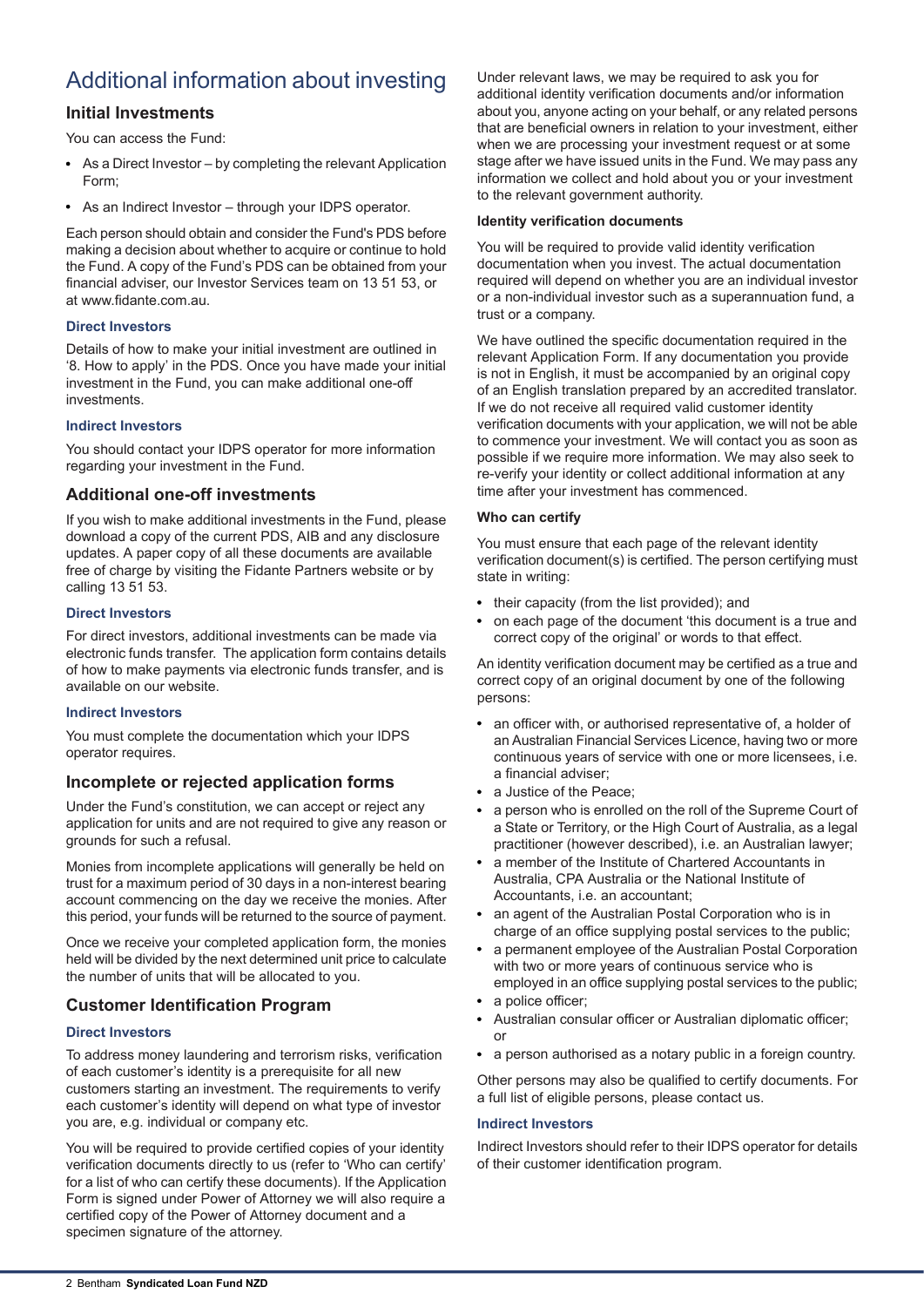# Additional information about withdrawing

## **How to make a withdrawal**

### **Direct Investors**

Direct Investors can request a withdrawal by telephone or fax (refer to 'Telephone and fax instructions' in this document) or in writing. A withdrawal request, either in whole or in part, once received by us may not be withdrawn without our agreement. Withdrawals can only be made to a bank account held in your name. If you make your withdrawal request by telephone or fax, we can make your withdrawal payment to a previously nominated bank account we have on file.

If you provide us with an appropriately signed, original written request, then in addition to the payment methods set out above, we can also make payments by direct credit to another bank account in your name.

We will require the following information when you make your withdrawal request:

- your account number;
- the full name(s) in which your investment account is held;
- the amount (dollars or units) you wish to withdraw;
- method of payment; and
- a daytime telephone number.

Please ensure that the appropriate signatories sign all written withdrawal instructions, including those forwarded by fax.

If you originally invested via direct debit and you make a withdrawal within the first three months of making your investment, we will only pay the withdrawal proceeds to the account that was debited when making your initial investment.

#### **Indirect Investors**

You must complete the withdrawal documentation required by their IDPS operator.

### **Processing your withdrawal**

While withdrawals are normally processed and paid within five business days of receiving your valid withdrawal request, we may take significantly longer than this in certain circumstances (please refer to 'Delay of withdrawal payments'). If your request for withdrawal would cause your balance to fall below the current minimum balance amount of NZ\$50,000, this may be treated as a request for full withdrawal.

For Direct Investors, we can make withdrawal payments by direct credit to your nominated account. You agree that if the type of payment you request results in bank fees being charged, we may deduct those fees from your withdrawal proceeds before remitting the net amount to you.

Generally, if the payment for your withdrawal is returned to us and remains outstanding for 1 month, we may reinvest the proceeds in the Fund. Any reinvestment of a withdrawal amount will be processed using the investment unit price current at the time of the reinvestment transaction. For more information on unit prices, refer to 'How unit prices are calculated' below.

We may determine that some or all of the withdrawal amount consists of income (which may include net capital gains), rather than capital of the Fund.

We will advise you when this is the case as soon as practicable after the end of the financial year in which the withdrawal occurred.

We have the discretion to transfer assets of the Fund to you (instead of cash) in payment (partly or fully) of the proceeds of your withdrawal request less any costs for the transfer.

We have the right to compulsorily redeem units in issue, if we give at least 30 days prior written notice to affected investors.

## **Delay of withdrawal payments**

Withdrawals are normally processed and paid within five business days of receiving a valid withdrawal request; however, we do not guarantee this timeframe and we may take significantly longer to pay withdrawals in certain circumstances.

Withdrawals may be delayed in the following circumstances:

- under the Fund's constitution, we have 30 days to satisfy a valid withdrawal request;
- under the Fund's constitution, we can suspend withdrawals for up to 60 days (refer to 'Suspending withdrawals' below);
- we can also spread withdrawal payments, generally over four months (refer to 'Spreading withdrawals' below); or
- if the Fund becomes illiquid, we are not required to pay withdrawals unless we offer to do so (refer to 'If the Fund becomes illiquid' below).

Where multiple delays are applicable, timeframes may apply cumulatively.

Additionally, if we did not receive all required identity verification documents (as outlined in the relevant application form) at the time of investment or your withdrawal request is incomplete, we may not process your withdrawal request until these documents are received or further requirements are met.

#### **Suspending withdrawals**

We may suspend withdrawal requests for up to 60 days where:

- it is impracticable for us or we are unable to calculate the  $\bullet$ Fund's net asset value (and hence unit prices) for example because of:
	- an inability to value the assets of the Fund;
	- closure of, or trading restrictions or suspensions on, stock, commodities, futures or securities exchanges, or over-the-counter market on which any significant portion of the assets of the Fund are listed, quoted, traded or dealt; or
	- an emergency, natural disasters, acts of terrorism, insurrection, civil disorder, war, military operations or other state of affairs, or on declaration of a moratorium in a country where the Fund invests (or the Fund has exposure through any assets of the Fund (including any derivative) in which the Fund invests) or under the Corporations Act;
- we reasonably estimate that we must sell 5% or more (by value) of all the Fund's assets to meet withdrawals;
- there have been, or we anticipate there will be, withdrawal requests that will require us to realise a significant amount of the Fund's assets that would be disadvantageous to remaining investors (such as placing capital gains tax burden on remaining investors or resulting in a material diminution in the value of the assets of the Fund);
- we reasonably consider it to be in the interests of investors  $\bullet$ to do so; or
- the law otherwise permits.

Any withdrawal requests received during a period of suspension, or for which a unit price has not been calculated or confirmed prior to the commencement of a period of suspension, will be deemed to have been received immediately after the end of the suspension period.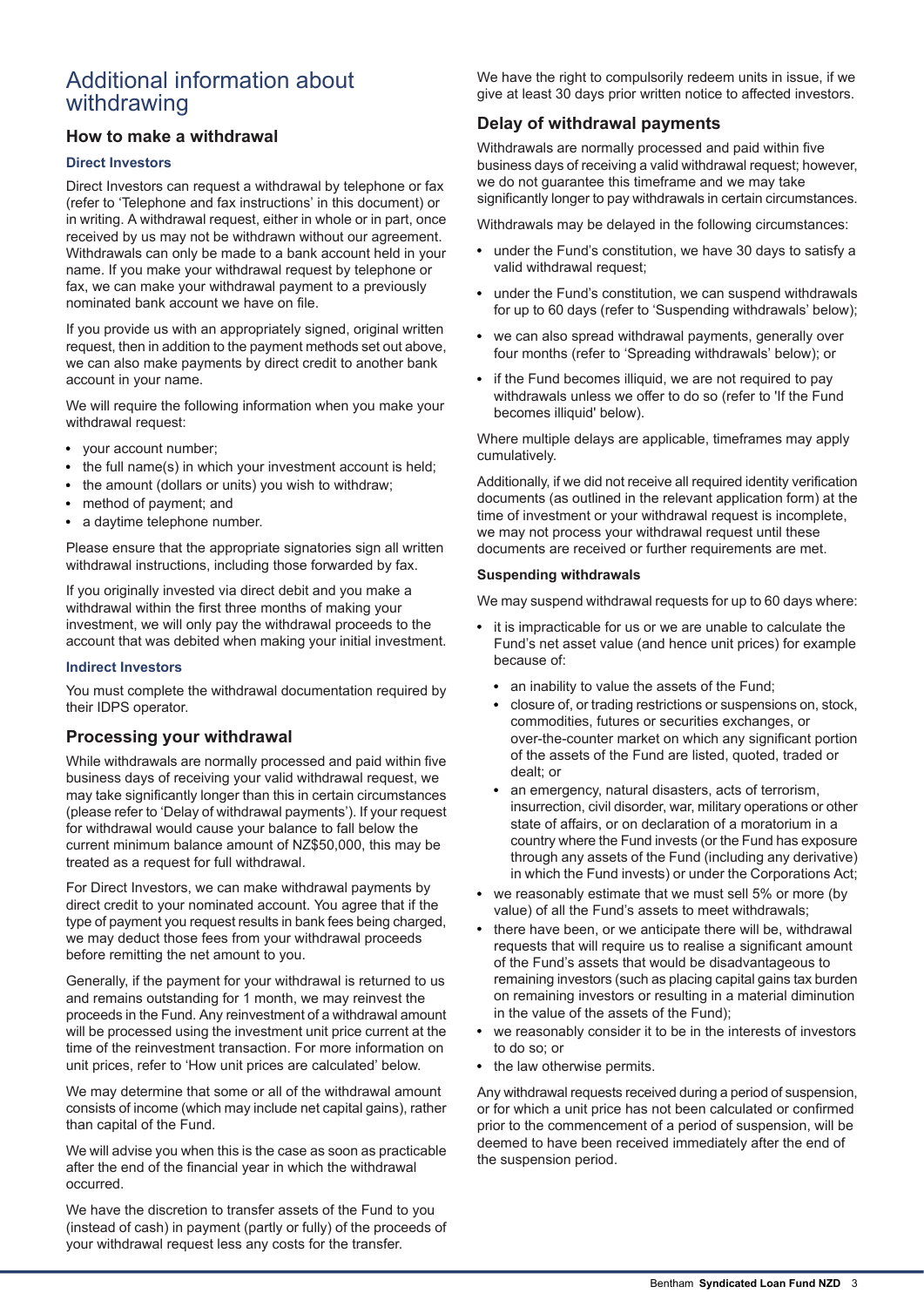#### **Spreading withdrawals**

Under the Fund's constitution, we may, if we consider it to be fair to all unitholders, spread the redemption of some or all of the relevant units across more than one redemption date. Generally, we may spread a withdrawal request where:

- we receive a withdrawal request for the value of 5% or more of the number of units on issue;
- we receive, on any day, withdrawal requests that in total represent 10% or more of the number of units on issue;
- there have been, or we anticipate that there will be, withdrawal requests for 10% or more of the total units on issue in the Fund and we consider that if those requests are met rapidly this may either place a disproportionate expense or capital gains tax burden on remaining investors or meeting the requests would impact negatively on the price we could achieve in selling Fund assets or otherwise disadvantage remaining investors.

When we spread withdrawals, we may determine that a withdrawal request is four separate requests, each for a quarter (or as close to a quarter as we determine) of the total number of units in the original withdrawal request.

Each of the four (deemed) withdrawal requests will be deemed to be received by us on the same business day of the month (or next business day, if not a business day or if that day does not occur in that month) in each of the four succeeding months following the original withdrawal request.

#### **If the Fund becomes illiquid**

If the Fund is not liquid (as defined in the Corporations Act), unitholders will only be able to withdraw from the Fund if we make an offer of withdrawal to unitholders. If we do make such an offer, unitholders may only be able to withdraw part of their investment. There is no obligation for us to make withdrawal offers.

Under the Corporations Act, the Fund is regarded as liquid if liquid assets account for at least 80% of the value of the assets of the Fund. Liquid assets generally include money in an account or on deposit with a bank, bank-accepted bills, marketable securities and property of the kind prescribed under the Corporations Act.

As at the date of this PDS, the Responsible Entity expects that the Fund will be liquid.

## Additional information about transactions

## **Transferring ownership**

### **Direct Investors**

You can generally transfer some or all of your investment to another person in such a manner and subject to such conditions as required by law and that we, from time to time, prescribe. We are not obliged to register a transfer that does not meet these criteria, or where there is an amount payable to us by the transferee or the transferor (as applicable) in respect of the units being transferred. We recommend that you obtain your own professional advice regarding your position before transferring some or all of your investment, as tax and social security laws are complex and subject to change, and investors' individual circumstances vary.

Please contact us for further information about transferring units.

### **Indirect Investors**

Contact your IDPS operator if you wish to transfer your units.

## **Transaction cut-off times**

#### **Direct Investors**

Generally, if your valid investment or withdrawal request is received in our Sydney office before 3:00pm New Zealand Standard Time (NZST) on a New South Wales business day (referred to as the transaction cut-off time), it will usually be processed using the unit price determined as at the close of business on that day. If your valid investment or withdrawal request is received after the transaction cut-off time, or on a non-business day, it will usually be processed using the applicable unit price calculated as at the close of business on the next business day.

#### **Indirect Investors**

You should contact your IDPS operator for information regarding transaction cut-off times.

## **Telephone and fax instructions**

#### **Direct Investors**

You should understand that a person without your authority could telephone us or send us a fax and, by pretending to be you, withdraw funds from your account for their own benefit.

We take care when acting on instructions. In doing so, we perform security checks and have in place internal policies and procedures designed to reduce the risk that fraud is committed in relation to your account. In using the telephone and/or a fax facility, you agree that we are not responsible to you for any fraudulently completed communications and that we will not compensate you for any losses if we have complied with internal policies and procedures, and we have not been negligent, fraudulent or dishonest.

We will only act on completed communications that we receive. In the case of a fax, a transmission certificate from your fax machine is not sufficient evidence (unless we have otherwise agreed), that we received your fax. We will not be liable for any loss or delay resulting from the non-receipt of any transmission.

In the case of joint holdings, superannuation funds, trusts and companies, additional processes may apply and any investor or director who signs the application form may request a telephone withdrawal.

If the details of the bank account quoted at the time of making a telephone or fax withdrawal do not match the nominated bank account we have on file, the withdrawal will not proceed. You must advise us via an original, signed, written request if you wish to change your previously nominated bank account details. If you do not want withdrawals to be able to be made from your account via a telephone or fax request, we must receive an original, signed, written request to cancel these withdrawal facilities. Cancellation will be effective from the end of the second business day after receipt of this written request.

We may cancel or vary these requirements by giving you notice in writing.

#### **Indirect Investors**

You should contact your IDPS operator for information regarding how to transact.

### **Changes to permitted transactions**

We can vary the minimum investment amounts for the Fund at any time and can also change the application or withdrawal transaction cut-off time. Under the Fund's constitution, we can refuse applications for any reason. Where we consider it to be in the interests of unitholders (such as an inability to value the Fund), we may suspend application or withdrawal requests. Any application or withdrawal requests received during the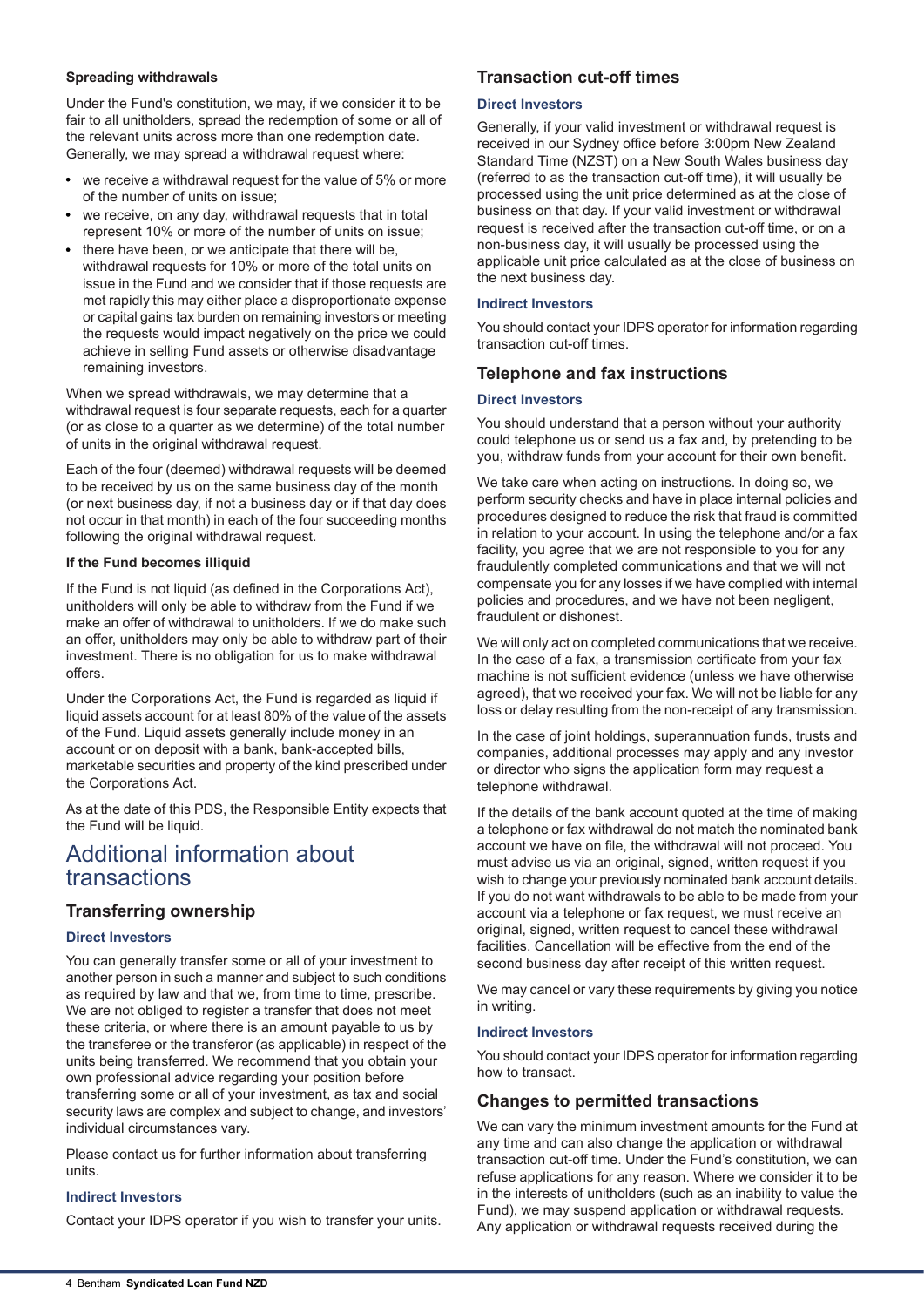period of suspension, or for which a unit price has not been calculated or confirmed prior to the commencement of a period of suspension, will be deemed to have been received immediately after the end of the suspension period.

# How unit prices are calculated

Unit prices are determined in accordance with the Fund's constitution and are usually calculated each NSW business day. The calculation of both the investment unit price and the withdrawal unit price is based on the net asset value (**NAV**) adjusted by the buy/sell spread. For information on buy/sell spreads, refer to 'Buy/sell spreads' in 'Additional information about fees and costs'.

For investment and withdrawal unit prices, the NAV is the value of all the Fund's assets attributed to the Fund less the value of the Fund's liabilities at the valuation time. When calculating the NAV, we must use the most recent valuations of the Fund's assets and the most recent determination of the liabilities. Where more than one class is on issue, the investment and withdrawal prices will be calculated for the relevant class using the NAV that is referable to that particular class.

The Fund's assets and liabilities are usually valued each NSW business day.

Generally, for unit pricing purposes, listed securities are valued using the last available market close price quoted on the relevant exchange. Other assets are generally valued at recoverable value. Any income entitlements, cash at bank, and any amount of Goods and Services Tax (**GST**) recoverable by the Fund from the Australian Taxation Office are also included in asset values used to calculate the investment and withdrawal unit prices.

Generally, for unit pricing purposes, liabilities are valued at cost. Liabilities also include an accrual for management costs (which includes management fees up to and including the calculation date) and for costs (if any) that an investor would ordinarily incur when investing in the Fund's underlying assets.

Where we receive a valid transaction request before the transaction cut-off time of 3:00pm (Sydney time) on a NSW business day, the unit price will generally be determined at the next valuation time after that transaction cut-off time. This is typically referred to as 'forward pricing'.

In rare circumstances, we may suspend unit pricing where, acting in accordance with our Responsible Entity obligations to unitholders, we consider it impracticable to calculate a NAV.

We have a Unit Pricing Permitted Discretions Policy. The policy sets out how we will exercise any discretions in relation to unit pricing (such as, for example, how often we determine unit prices and valuation methodology). If we depart from our policy, we are also required to record details of this departure. You can obtain a copy of this policy or any recorded departures free of charge by calling us.

# Additional information about distributions

If we pay a distribution, as a Direct Investor you may choose to have your distribution reinvested in additional units in the Fund, or paid directly to your nominated account with an Australian financial institution.Unless you have indicated otherwise, we will reinvest your distributions.

As an Indirect Investor you should contact your IDPS operator for distribution payment or reinvestment options.

The price of units issued on reinvestment of distributions is the investment price for units next determined after the close of business on the last day of the distribution period. There is no buy/sell spread reflected in this investment price. The amount

of each distribution may vary. Your share of any distribution depends on how many units you hold at the end of the relevant period as a proportion of the total number of units in the relevant class on issue at that time and the amount of distributable income referable to those units and that class.

As distributable amounts are a component of the unit price, unit prices normally fall by the distribution amount following a distribution.

The amount of income distributed each year will generally be the distributable income received by the Fund, unless we decide to distribute a different amount. Any net capital gains derived by the Fund during the financial year are generally distributed in the June distribution period.

If you invest just prior to a distribution payment, you may receive some of your investment back immediately as income. Conversely, if you withdraw from the Fund just before a distribution, you might turn income into a capital gain or reduce your capital losses.

Generally, if any distribution payments are returned to us and remain outstanding for 1 month, we may reinvest those distributions and amend your future distribution method to reinvest.

Any reinvestment of an unclaimed or returned distribution will be processed using the investment unit price current at the time of the reinvestment transaction.

Under the Fund's constitution, we have the power to make reinvestment of distributions compulsory. At the date of this document, we have no intention of making distribution reinvestment compulsory. We also have the discretion to transfer assets of the Fund to you (instead of cash) in payment (partly or fully) for a distribution amount.

If you wish to change your distribution payment instructions, please follow the process outlined below.

### **Direct Investors**

Please mail us an original, signed, written request.

### **Indirect Investors**

Please contact your IDPS operator for the documentation required.

# Monitoring your investment

#### **Direct investors**

You can access your account information 24 hours a day, seven days a week through InvestorOnline, a secure online service which provides access to up-to-date information about your investments, including the latest unit prices, your account balance and transaction history.

We will also send you regular information about your investments, including:

- confirmation of the acceptance of your initial and one-off additional investments; this confirmation will provide details of the units issued;
- confirmation that we have processed a withdrawal request; this confirmation will provide details of the unit and dollar value withdrawn;
- a quarterly statement: and
- a consolidated annual taxation statement.

At any time, you may request a transaction statement that shows either all transactions since your last regular statement or all transactions for a specific period. We recommend that you check all statements and transaction confirmations carefully. If there are any discrepancies, please contact us or your financial adviser.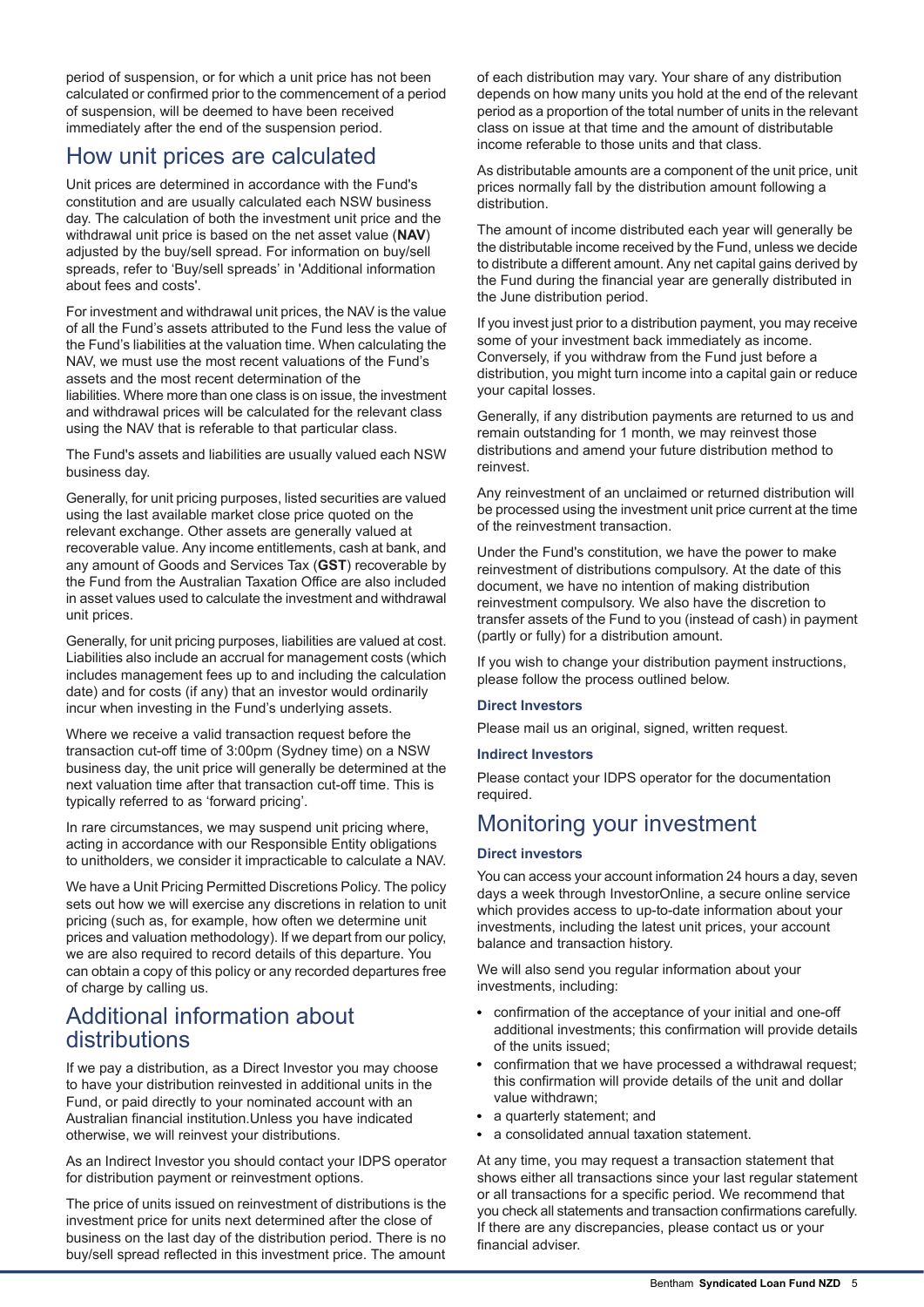#### **Indirect Investors**

Please contact your IDPS operator for information regarding your investment in the Fund.

## **Keeping us informed**

#### **Direct Investors**

Our records about you are important.

Please inform us in writing of any change to the personal details that you have given us. This may be a new postal address, a change of name or new bank account details. We will send you written confirmation of any changes that you request us to make to your personal details.

#### **Indirect Investors**

As an Indirect Investor, you should notify your IDPS operator of any changes to your personal details.

#### **What happens if you choose not to disclose certain information?**

If you choose not to disclose certain information, the following may apply:

- Account details: we will not be able to pay withdrawal proceeds or income distributions to you.
- Tax residency information: we may not be able to process your request, or we may be required to notify the ATO.
- Incomplete application form: unless otherwise agreed, we will not be able to process your investment request.
- If you do not provide all relevant identity verification documents, we will not be able to process your investment request.

For Australian resident investors, if you choose not to disclose your TFN, TFN exemption or ABN, we have to deduct tax at the highest marginal tax rate plus Medicare levy (and any other levies we are required to deduct, from time to time) from any amounts attributed or distributed to you (refer to 'Tax File Number' in 'Taxation considerations').

## **Up-to-date information about the Fund**

You can obtain up-to-date Fund performance, actual asset allocations and Fund size information by contacting your financial adviser, visiting the Fidante Partners website or calling 13 51 53.

A paper copy of any updated information will be given to you, without charge, on request by contacting us.

If the Fund is a "disclosing entity" under the Corporations Act, it will be subject to regular reporting and disclosure obligations. Copies of documents lodged with the Australian Securities and Investments Commission (ASIC) in relation to the Fund may be obtained from, or inspected at, an ASIC office.

You can obtain copies of the Fund's most recent annual financial report by visiting the Fidante Partners website. A paper copy of the Fund's annual financial reports, any continuous disclosure notices, and any half yearly financial report will also be given to you, without charge, on request.

As Responsible Entity of the Fund, we may be subject to continuous disclosure obligations that require us to make material information available to investors. You can obtain a copy of the Fund's continuous disclosure information by visiting the Fidante Partners website.

# How the Fund is governed

The Fund's Constitution, together with the Corporations Act and other laws, governs the way in which the Fund operates, including the rights, responsibilities and duties of the Responsible Entity and unitholders.

## **The Constitution**

The Constitution contains the rules relating to a number of issues including:

- unitholder rights;
- the process by which units are issued and redeemed;  $\bullet$
- the calculation and distribution of income;
- the investment powers of the Responsible Entity;
- the Responsible Entity's right to claim indemnity from the Fund and charge fees and expenses to the Fund;
- the creation of other classes of units; and
- the termination of the Fund.

The Constitution allows for different classes of units to be established and all rights, entitlements, obligations, assets, liabilities and calculations of a unit are referable to that class of units.

It is generally thought that unitholders' liabilities are limited to the value of their holding in the Fund. It is not expected that a unitholder would be under any obligation if a deficiency in the value of the Fund was to occur. However, this view has not been fully tested at law.

Unitholders can inspect a copy of the Constitution at our head office or we will provide a copy free of charge, on request.

We may alter the Constitution if we reasonably consider the amendments will not adversely affect unitholders' rights. Otherwise (subject to any exemption under the law), we must obtain unitholder approval at a meeting of unitholders.

We may retire or be required to retire as Responsible Entity if unitholders pass a resolution approving our removal.

### **Termination**

The Constitution, together with the Corporations Act, governs how and when the Fund may be terminated. We may terminate the Fund at any time by written notice to unitholders. On termination, a unitholder is entitled to a share of the net proceeds of our realisation of the assets in proportion to the number of units they hold in the Fund.

### **Unitholder meetings**

The conduct of unitholder meetings and unitholders' rights to requisition, attend and vote at those meetings are subject to the Corporations Act and (to the extent applicable) the Constitution.

## **Compliance plan and compliance committee**

We have lodged the Fund's compliance plan with ASIC and established a compliance committee for the Fund with a majority of external members. The compliance plan sets out how we will ensure compliance with both the Corporations Act and the Fund's constitution.

The compliance committee's role is to monitor compliance with the compliance plan. It must also regularly assess the adequacy of the compliance plan and report any breaches of the Corporations Act or the Fund's constitution to us. If we do not take appropriate action to deal with the breach, the compliance committee must report the breach to ASIC.

The Fund and the compliance plan are required to be audited annually.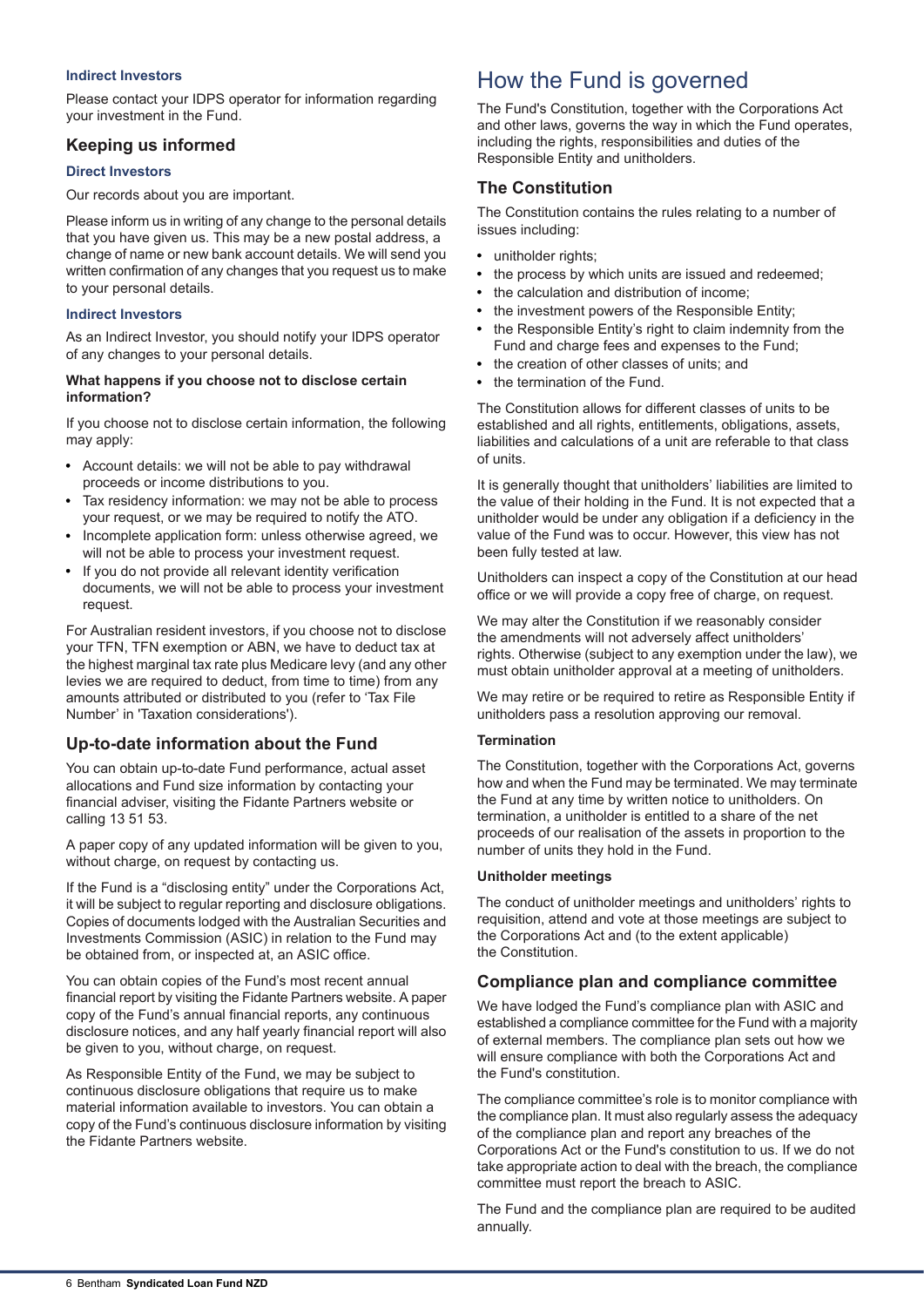## **Other parties**

We have engaged a custodian to hold the assets of the Fund. The custodian has no independent discretion with respect to the holding of assets and is subject to performance standards.

The Fund has a registered company auditor. The auditor's role is to provide an audit of the financial statements of the Fund each year, as well as performing a half-yearly review (if required), and to provide an opinion on the financial statements.

## Additional information about the Fund's investments

## **About the Fund's risk level**

The risk level, also known as the Standard Risk Measure, is based on the estimated number of negative annual returns that a managed investment scheme may experience in any 20-year period. In other words, it is a measure of the expected variability of the return of the Fund.

The Fund's anticipated risk level is 'Medium risk' – the Fund offers the potential for favourable returns over the long term with some income but could potentially exhibit moderate levels of volatility over the short to medium term. The estimated number of negative annual returns in any 20-year period based on this risk level is approximately between 2 and 3. Note that this is an estimate only. Negative annual returns may or may not occur in consecutive years and, should they be negative, the estimate does not indicate the size of the potential negative return (which may vary considerably from strategy to strategy).

The stated risk levels are based on industry guidance and are designed to allow investors to compare investments with different investment strategies and characteristics. However, investment managers and investment administrators may employ different methodologies to determine a risk level and therefore may not be representative of the same considerations. Furthermore, it is not a complete assessment of the risks of investing, nor does it indicate if an investment strategy is designed to meet an investor's investment objectives.

For further information, or to ask about the methodology for determining the risk level, please call our Investor Services team.

## **Borrowings of the Fund**

The Fund's constitution allows for borrowing; however, we will generally not borrow on behalf of the Fund, except from time to time to cover short-term cash flow needs or if emergency or extraordinary situations arise. Borrowings may be from a variety of sources, including related entities. Where funds are borrowed from related entities, the terms are set on a commercial and arm's length basis and will be for reasonable remuneration.

The availability and terms of borrowings are subject to the market for borrowings (including market conditions in debt and other markets) and therefore borrowings may not always be available. Lenders may refuse to provide borrowings, renew an existing borrowing facility or refuse to renew on commercially acceptable terms. This may be for reasons specific to the Fund or due to market-wide events.

We may change the lending financial institution (if any) from time to time and may also seek to vary the terms of any borrowing facility where it is believed it would be in the best interests of unitholders.

## **Asset allocation ranges**

The Fund gains exposure to various investment markets and asset classes by investing into direct assets and/or indirectly via managed funds. References to asset allocations are references to the exposure of the Fund, not necessarily the physical unit or security held.

Refer to 'How we invest your money' for strategic asset allocations for the Fund.

If market movements, investments into or withdrawals from the Fund, or changes in the nature of an investment cause the Fund to exceed these asset allocations, or a limit set out in the PDS, this will be addressed by us, CSAM LLC or Bentham as soon as reasonably practicable.

## **Making investments directly or indirectly**

The Fund may make investments directly or indirectly by investing in other funds (including funds related to, or managed by, a related entity) that have investment objectives and authorised investments that are consistent with the Fund. This structure helps to minimise transaction costs and can enhance diversification.

## **How the Fund uses derivatives**

The Fund will use derivatives to hedge currency risk. The Underlying Fund may, at times, invest in or obtain exposure to derivatives, such as futures and options, interest rate swaps, currency hedging and credit default swaps.

The term 'derivative' is used to describe any financial product that has a value that is derived from another security, liability, or index.

Derivatives may be used to gain exposure when they offer a more cost-effective way of purchasing the underlying security. Derivatives can be used to implement investment decisions (including hedging), managing the duration of the Fund, and as a risk management tool (such as managing the effect of interest rates or foreign currency movements). They may also be used to adjust or implement investment decisions and to gain, or avoid, exposure to a particular market rather than purchasing physical assets.

The Fund's constitution permits the use of derivatives; however Bentham does not intend to gear the Fund through the use of derivatives. If market movements, investments into or withdrawals from the Fund, or changes in the nature of an investment result in the Fund being geared through derivatives, this will be addressed by Bentham or us as soon as reasonably practicable. Where the Fund uses derivatives, Bentham aims to manage the Fund so as to keep sufficient liquid assets in the Fund to meet all obligations associated with the derivatives.

The use of derivatives may expose the Fund to certain risks. Please refer to 'Derivative risk' for more information.

## **Labour standards or environmental, social or ethical considerations**

The Responsible Entity (Fidante Partners) has delegated investment decisions for the purposes of selecting, retaining or realising investments for the Fund to Bentham who operates the fund in accordance with the investment management agreement. Fidante Partner's parent Challenger Limited is a member of the PRI Association (**PRI**), a leading promoter of responsible investment practices supported by the United Nations. Fidante Partners incorporates consideration of environmental, social and governance considerations when selecting, appointing and monitoring investment managers. Fidante Partners does not adhere to any particular set of labour standards, environmental, social and ethical considerations.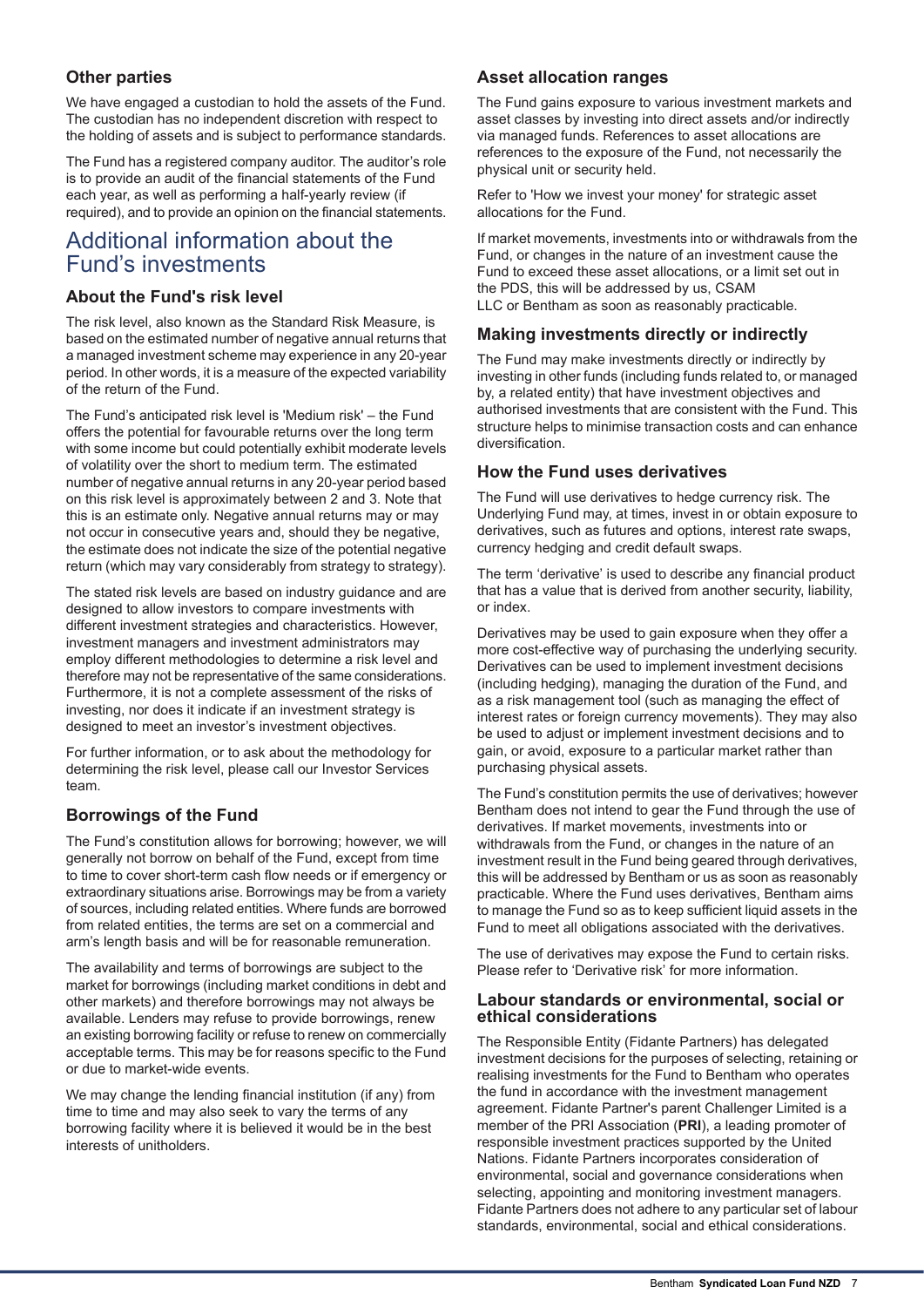As a recognised signatory of the PRI, Bentham takes into account environmental, social, and governance (**ESG**) issues when selecting, retaining or realising investments. Bentham believes ESG analysis can assist in the identification of risks which can significantly impact creditworthiness. Consideration of ESG issues alongside financial measures therefore provides Bentham with a more complete view of the risk / return characteristics of potential investments.

In this regard, Bentham believes consideration of ESG factors contributes to management of investment risks and long-term value preservation. Bentham reviews information on ESG factors through the fundamental credit analysis process. Bentham excludes investments with any revenue from the manufacture and/or production of tobacco products. This exclusion does not include any other parts of the supply chain or exposure via structured securities. ESG issues can affect the risk characteristics of potential investments in multiple ways depending on the industry and / or the individual company. For example, ESG issues may be more prominent in sectors with a significant carbon footprint, resource extraction industries, and heavy manufacturing industries. ESG factors may also affect industry structure and competitive position, for example, the global transition of electricity production from fossil fuel generation to new energy technologies.

For more information on Bentham's ESG policy please contact info@fidante.com.au.

### **Sub adviser of the Underlying Fund**

Bentham will also employ its ESG risk framework to evaluate ESG integration by its sub-advisor. CSAM LLC employs an integrated approach in relation to ESG. CSAM LLC analysts evaluate ESG risks in each credit memo based on internal training provided by CSAM LLC in combination with sector expertise and third party ESG rating systems. In 2014, CSAM LLC signed up to the United Nations Principles for Responsible Investment (PRI). As a signatory to the PRI, CSAM LLC commits to acting in the best long-term interest of clients by incorporating ESG criteria into the investment process and decisions.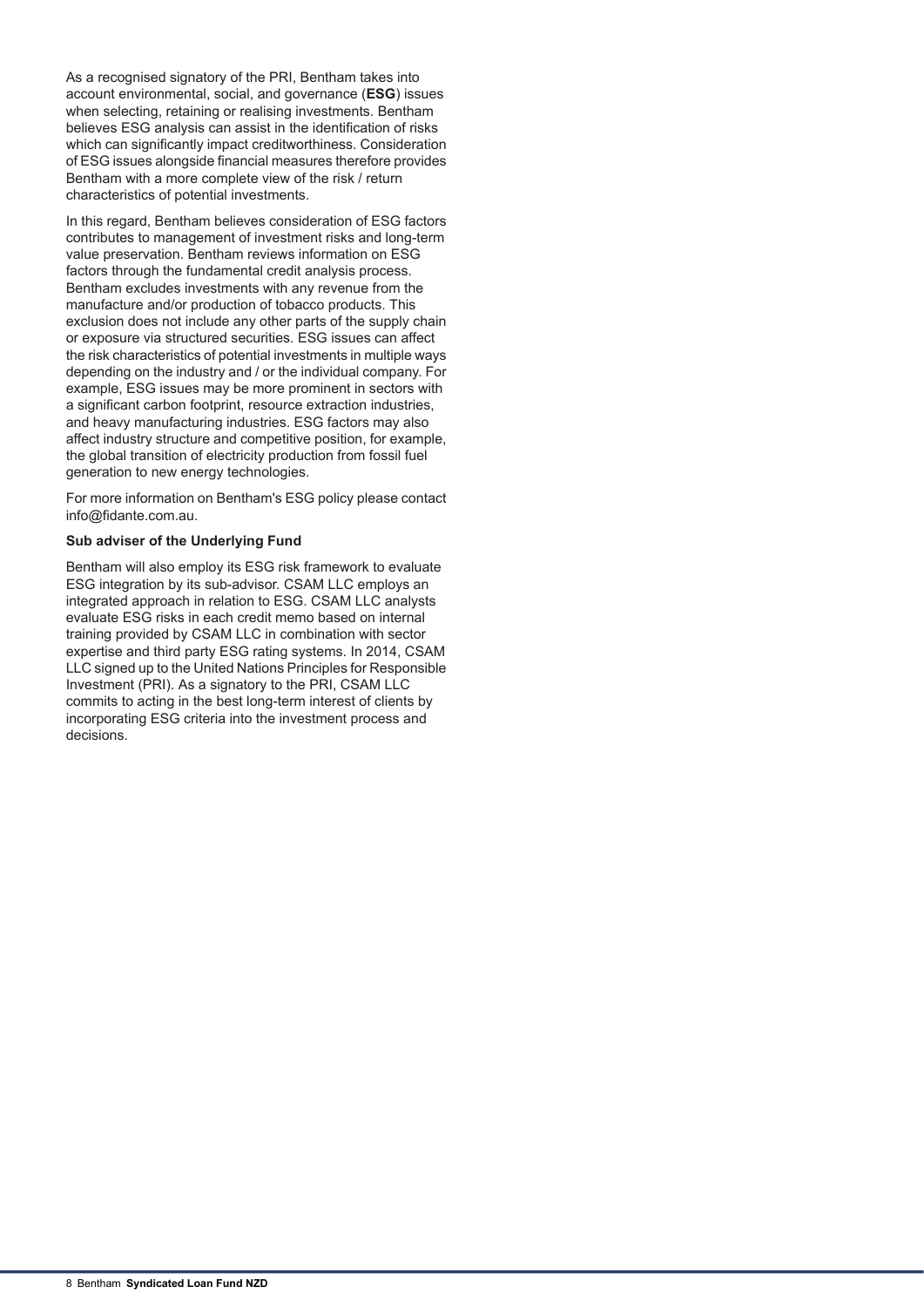# Additional information about significant risks

The PDS summarises the significant risks associated with investing in the Fund. The below table includes further explanation of these risks.

| <b>Risk</b>              | <b>Explanation</b>                                                                                                                                                                                                                                                                                                                                                                                                                                                                                                                                                                                                                                                    |
|--------------------------|-----------------------------------------------------------------------------------------------------------------------------------------------------------------------------------------------------------------------------------------------------------------------------------------------------------------------------------------------------------------------------------------------------------------------------------------------------------------------------------------------------------------------------------------------------------------------------------------------------------------------------------------------------------------------|
| <b>Collateral risk</b>   | The Fund enters into derivatives arrangements that require it to deliver (or 'post') collateral to the<br>derivative counterparty or clearer. As a result, the Fund may be exposed to certain risks in respect of<br>that collateral including the credit risk of the counterparty or clearer.                                                                                                                                                                                                                                                                                                                                                                        |
| <b>Counterparty risk</b> | The Fund is, to a certain extent, reliant on external counterparties in connection with its operation and<br>investment activities. There is a risk with these arrangements that the other party to a contract (such<br>as derivatives contract, physical security or foreign exchange contract trade) may fail to perform its<br>contractual obligations either in whole or part (refer to 'Credit risk' for more information). In such<br>circumstances, any collateral lodged with counterparties related to these derivatives may also be at<br>risk. This may result in the investment activities of the Fund being adversely affected.                          |
| <b>Credit risk</b>       | The risk that the issuer of the fixed income security (e.g. asset backed security, corporate bond,<br>corporate loan or derivative counterparty) is unable or unwilling to make interest and/or capital<br>repayments in full and/or on time, or may not meet other financial obligations. Fixed income securities<br>are subject to legal, political, macro-economic, industry and business risks which may lead to a loss<br>of capital or interest payments.                                                                                                                                                                                                       |
|                          | Losses may be complete or partial and may occur at any time depending on the extent of financial<br>deterioration, the position of the fixed income security in the capital structure of the issuer or whether<br>the fixed income security has security of assets in the case of default.                                                                                                                                                                                                                                                                                                                                                                            |
|                          | Fixed income securities are generally assigned a credit rating from rating agencies such as Standard<br>and Poor's or Moody's Investor Services. A credit rating is only an opinion of creditworthiness that is<br>subject to change. Credit risk is generally considered to be lower with investment grade credit quality<br>fixed income securities and moves increasingly higher, the further down the credit quality spectrum.                                                                                                                                                                                                                                    |
|                          | Deterioration in the creditworthiness of an issuer is likely to lead to volatility in the fixed income security<br>secondary market price. A downgrade in credit rating may impact the spread causing the value of a<br>fixed income security to fall.                                                                                                                                                                                                                                                                                                                                                                                                                |
|                          | As syndicated loans are senior loans made to a company, whose credit rating is generally below<br>investment grade, Bentham seeks to mitigate risks by ensuring the quality of collateral that supports<br>each loan and monitoring on an ongoing basis, the financial position of issuers whose securities are<br>held by the Fund to reduce the risk of default.                                                                                                                                                                                                                                                                                                    |
| <b>Currency risk</b>     | The Fund has exposure to securities outside New Zealand which are valued in currencies other than<br>New Zealand dollars. A change in the value of these currencies relative to the New Zealand dollar can<br>therefore affect the value of the investment. For example, a rise in the New Zealand dollar relative to<br>other currencies may negatively impact the value of the investment. Conversely, a decline in the New<br>Zealand dollar relative to other currencies may positively impact the value of the investment.                                                                                                                                       |
|                          | Bentham aims to hedge exposure to global currencies back to New Zealand dollars as much as<br>reasonably practicable. However, it should be noted that such hedging strategies could also reduce<br>the potential for increased gains where the value of that currency increases relative to the New Zealand<br>dollar. Please refer to 'Currency strategy' under 'How we invest your money' for information on Bentham's<br>currency management strategy.                                                                                                                                                                                                            |
| Derivative risk          | The value of a derivative is linked to the value of an underlying asset and can be volatile. While the<br>use of derivatives offers the opportunity for higher gains, it can also magnify losses to the Fund. Risks<br>associated with using derivatives might include the value of the derivative failing to move in line with<br>that of the underlying asset, potential illiquidity of the derivative, the Fund not being able to meet<br>payment obligations as they arise or the risk that the other party with whom the derivative contract is<br>held will fail to perform its contractual obligations (refer to 'Counterparty risk') (and 'Collateral risk'). |
|                          | Bentham does not intend to gear the Fund through the use of derivatives. Bentham aims to keep<br>derivative risk to a minimum by:                                                                                                                                                                                                                                                                                                                                                                                                                                                                                                                                     |
|                          | constantly monitoring the Fund's use of derivatives;<br>• aiming to ensure that the Fund keeps sufficient liquid assets to meet all obligations, costs, liabilities<br>and potential losses associated with derivatives; and<br>• entering into derivative contracts with reputable counterparties.                                                                                                                                                                                                                                                                                                                                                                   |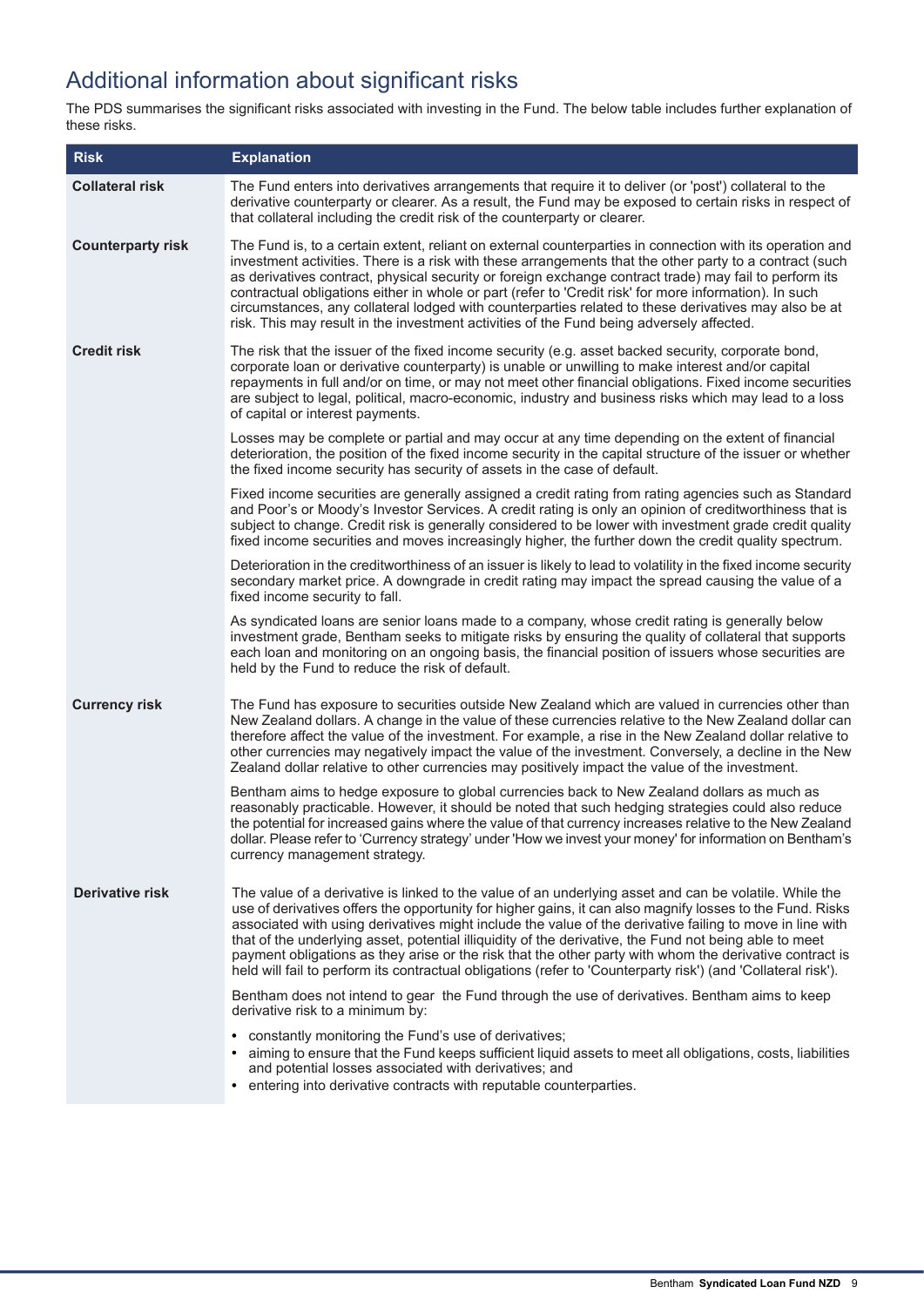| <b>Equity security risk</b>          | The value of an individual equity security (also known as a share) may be affected by market sentiment<br>and other factors that may impact the performance of the actual company over short or extended<br>periods of time. Investing in shares of a company will expose an investor to many of the risks to which<br>the individual company is itself exposed. They include many factors, such as changes in management,<br>technology, and a company's financial health, actions of competitors, regulators and market trends.<br>Share markets tend to move in cycles, and the individual share price of a security may fluctuate.                                                                                                                                                            |
|--------------------------------------|---------------------------------------------------------------------------------------------------------------------------------------------------------------------------------------------------------------------------------------------------------------------------------------------------------------------------------------------------------------------------------------------------------------------------------------------------------------------------------------------------------------------------------------------------------------------------------------------------------------------------------------------------------------------------------------------------------------------------------------------------------------------------------------------------|
|                                      | Equities may also be affected by dilutive equity issuance or changes to dividend policy.                                                                                                                                                                                                                                                                                                                                                                                                                                                                                                                                                                                                                                                                                                          |
|                                      | Such risk is considered by Bentham through its investment process and managed by maintaining a<br>diversified portfolio of securities, individual issuer limits and an overall equity sector limit.                                                                                                                                                                                                                                                                                                                                                                                                                                                                                                                                                                                               |
|                                      | Investment returns from international shares are also affected by exchange rate fluctuations. The<br>currency exposure from the Fund's international equity investments may be hedged or partially hedged<br>into the New Zealand dollar. Refer to 'Currency strategy' under 'How we invest your money' for more<br>information.                                                                                                                                                                                                                                                                                                                                                                                                                                                                  |
| <b>Fixed income security</b><br>risk | A fund investing in fixed income securities may experience a decline in income where market interest<br>rates are falling and securities are reinvested at a lower yield. The impact of interest rate risk will largely<br>depend on the term to maturity of the security. Refer to 'Interest rate risk' for further information.                                                                                                                                                                                                                                                                                                                                                                                                                                                                 |
|                                      | There are a number of additional risks which can result in significant variability in investment returns<br>and a loss of income or capital value, including market risk and credit risk. The level of credit risk will<br>generally depend on the creditworthiness of the security issuer. Refer to 'Credit risk' for further<br>information.                                                                                                                                                                                                                                                                                                                                                                                                                                                    |
|                                      | Investors are also exposed to risks associated with the terms and conditions of the individual financial<br>security.                                                                                                                                                                                                                                                                                                                                                                                                                                                                                                                                                                                                                                                                             |
| <b>Fund risk</b>                     | Fund risk refers to specific risks associated with the Fund, such as termination, changes to fees, or<br>changes in government policies (including taxation, investment sanctions, regulations and laws) that<br>may affect the Fund or investors in the Fund. We may close the Fund to further investments if, for<br>example, we consider it appropriate given the investment objective and investment strategy of the<br>Fund. We may also terminate the Fund by notice to unitholders.                                                                                                                                                                                                                                                                                                        |
|                                      | Your investment in the Fund is governed by the terms of the constitution and the PDS of the Fund<br>(each as amended from time to time), the Corporations Act (where applicable), and other laws. The<br>value or tax treatment of an investment in the Fund or its underlying assets, or the effectiveness of the<br>Fund's trading or investment strategy may also be adversely affected by changes in government policies<br>(including taxation), regulations and laws, or changes in generally accepted accounting policies or<br>valuation methods. Such changes could also make some investors consider the Fund to be a less<br>attractive investment option than other investments, prompting greater than usual levels of withdrawals,<br>which could have adverse effects on the Fund. |
|                                      | There is also a risk that investing in the Fund may give different results from holding the underlying<br>assets of the Fund directly because of:                                                                                                                                                                                                                                                                                                                                                                                                                                                                                                                                                                                                                                                 |
|                                      | income or capital gains accrued in the Fund at the time of investing; and<br>• the consequences of investment and withdrawal decisions made by other investors in the Fund; for<br>example, a large level of withdrawals from the Fund may lead to the need to sell underlying assets<br>which would potentially realise income and/or capital gains.                                                                                                                                                                                                                                                                                                                                                                                                                                             |
|                                      | We aim to manage these risks by monitoring the Fund and by acting in investors' best interests. In the<br>event of winding up the Fund, we will realise all the Fund's assets, which will generally result in the<br>crystallisation of tax positions (both income and capital) at that time.                                                                                                                                                                                                                                                                                                                                                                                                                                                                                                     |
| Interest rate risk                   | The market price of fixed income securities (such as bonds) can be affected by movements in interest<br>rates. For example, when interest rates rise, the capital value of the bond tends to fall and vice versa.<br>Generally, the longer the maturity (or duration) of the bond, the greater the impact that a given change<br>in interest rates will have on the value of that bond.                                                                                                                                                                                                                                                                                                                                                                                                           |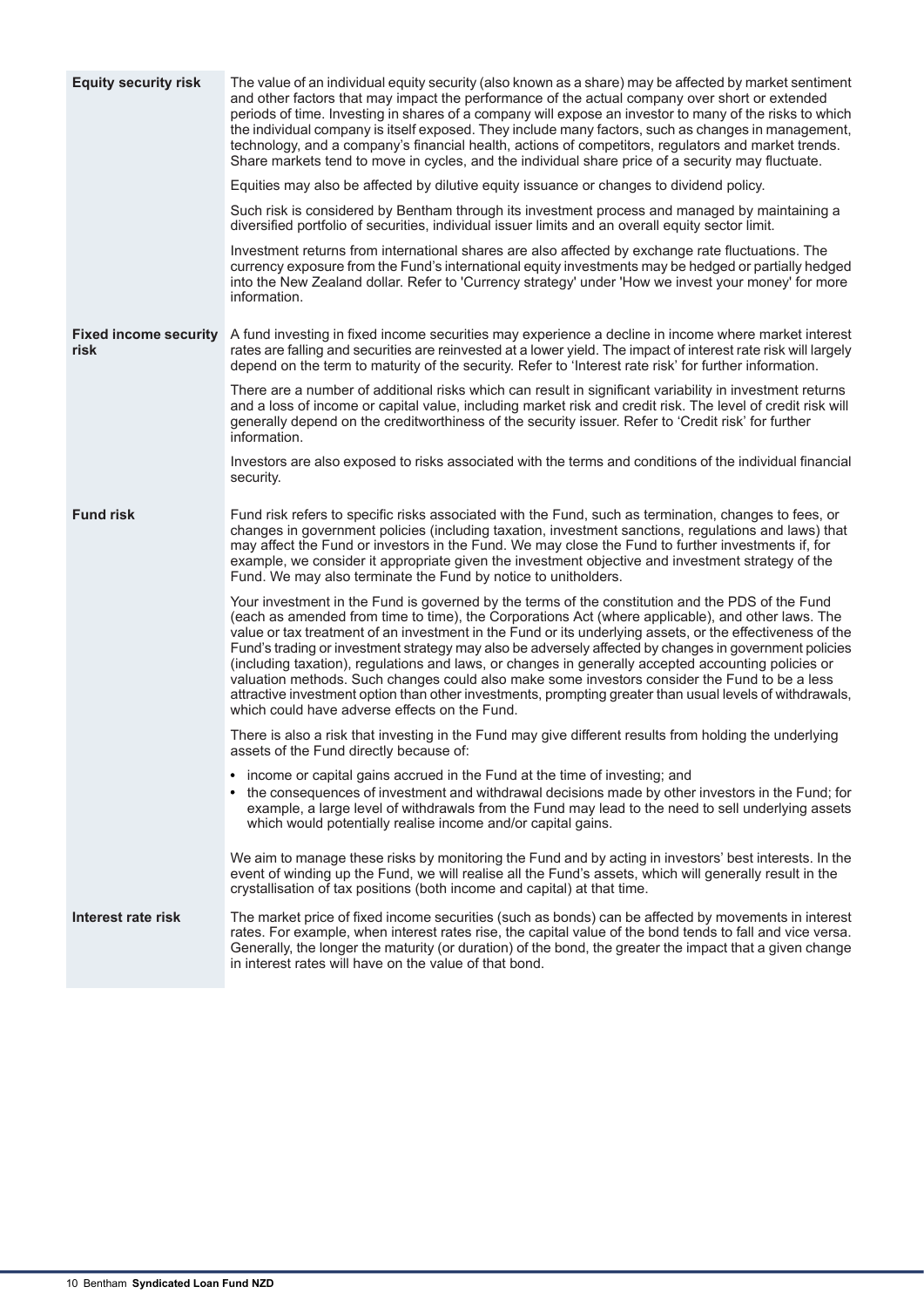| <b>Liquidity risk</b>  | Liquidity risk is the risk that the Fund will not have adequate cash resources to meet its short-term<br>financial commitments as they fall due (including meeting the Fund's objective and investors'<br>expectations for payment of redemptions).                                                                                                                                                                                                                                                                                                                                                                                      |
|------------------------|------------------------------------------------------------------------------------------------------------------------------------------------------------------------------------------------------------------------------------------------------------------------------------------------------------------------------------------------------------------------------------------------------------------------------------------------------------------------------------------------------------------------------------------------------------------------------------------------------------------------------------------|
|                        | Liquidity risk may also occur due to the absence of an established market or a shortage of buyers for<br>an investment which can result in a loss if the holder of the investment needs to sell it within a particular<br>timeframe.                                                                                                                                                                                                                                                                                                                                                                                                     |
|                        | Liquidity risk can also occur due to pandemics and other widespread public health emergencies such<br>as the outbreak of COVID-19 which may cause volatility and declines in markets for financial assets<br>(refer to 'Market risk' below) which in turn may impact the liquidity of the Fund.                                                                                                                                                                                                                                                                                                                                          |
|                        | Certain investments may be typically less liquid than other investments or pose a higher risk of becoming<br>illiquid during times of market stress. The less liquid the investment, the more difficult it may be to sell<br>the investment when it is desirable to do so or to realise what the investment manager perceives to<br>be fair value in the event of a sale.                                                                                                                                                                                                                                                                |
|                        | If an investor or a group of investors in a fund with exposure to less liquid assets seek to make large<br>withdrawals, then selling assets to meet those withdrawals may result in a detrimental impact on the<br>price we receive for those assets. In certain circumstances, we may suspend or otherwise restrict<br>withdrawals (refer to 'Withdrawal risk') to allow sufficient time for a more orderly liquidation of assets<br>to meet the withdrawals.                                                                                                                                                                           |
|                        | Bentham aims to reduce liquidity risk by having exposure to a large diversified book of loans and having<br>a single issuer limit exposure of no more than 2%.                                                                                                                                                                                                                                                                                                                                                                                                                                                                           |
| <b>Market risk</b>     | The Fund may experience investment losses due to factors that result in market volatility and disruption<br>and affect the overall performance of the financial markets. These events may include changes in<br>spreads, macro-economic, regulatory, social and political conditions, weather events, terrorism, changes<br>in technology, the environment and market sentiment and pandemics and other widespread public<br>health emergencies including outbreaks of infectious diseases such as COVID-19.                                                                                                                             |
|                        | Often assets from less developed regions or markets display higher levels of volatility of investment<br>return than assets in mature markets.                                                                                                                                                                                                                                                                                                                                                                                                                                                                                           |
| Service provider risk  | The Fund maybe reliant on external service providers in connection with their operation, such as the<br>custodian and any sub-advisory managers appointed in respect of the Fund. There is a risk with these<br>arrangements that the service providers may default in the performance of their obligations or seek<br>to terminate the services with the result that the Fund may be required to seek an alternative supplier<br>and, in the interim, investment activities and other functions of the Fund may be affected.                                                                                                            |
| <b>Withdrawal risk</b> | If a situation occurs where the assets that the Fund invests in are no longer able to be readily bought<br>and sold, or market events reduce the liquidity of a security or asset class, there is a risk that the<br>generally applicable timeframe of 5 business days for meeting withdrawal requests may not be able<br>to be met. This is because it may take longer to sell these types of investments at an acceptable price.<br>In this case, withdrawals from the Fund may take significantly longer than the generally applicable<br>timeframe and may need to be suspended (see 'Suspending withdrawals' for more information). |
|                        | The maximum timeframe in which we, as Responsible Entity, have to meet a withdrawal request is set<br>out in the constitution of the Fund. Where the Fund is not liquid (as defined in the Corporations Act),<br>you may only withdraw when we make an offer to withdraw to all investors, as required by the<br>Corporations Act. Please refer to 'Additional information about withdrawing' for further information<br>about an investor's ability to withdraw when the Fund is liquid, including the timeframes, and an investor's<br>ability to withdraw if the Fund is not liquid.                                                  |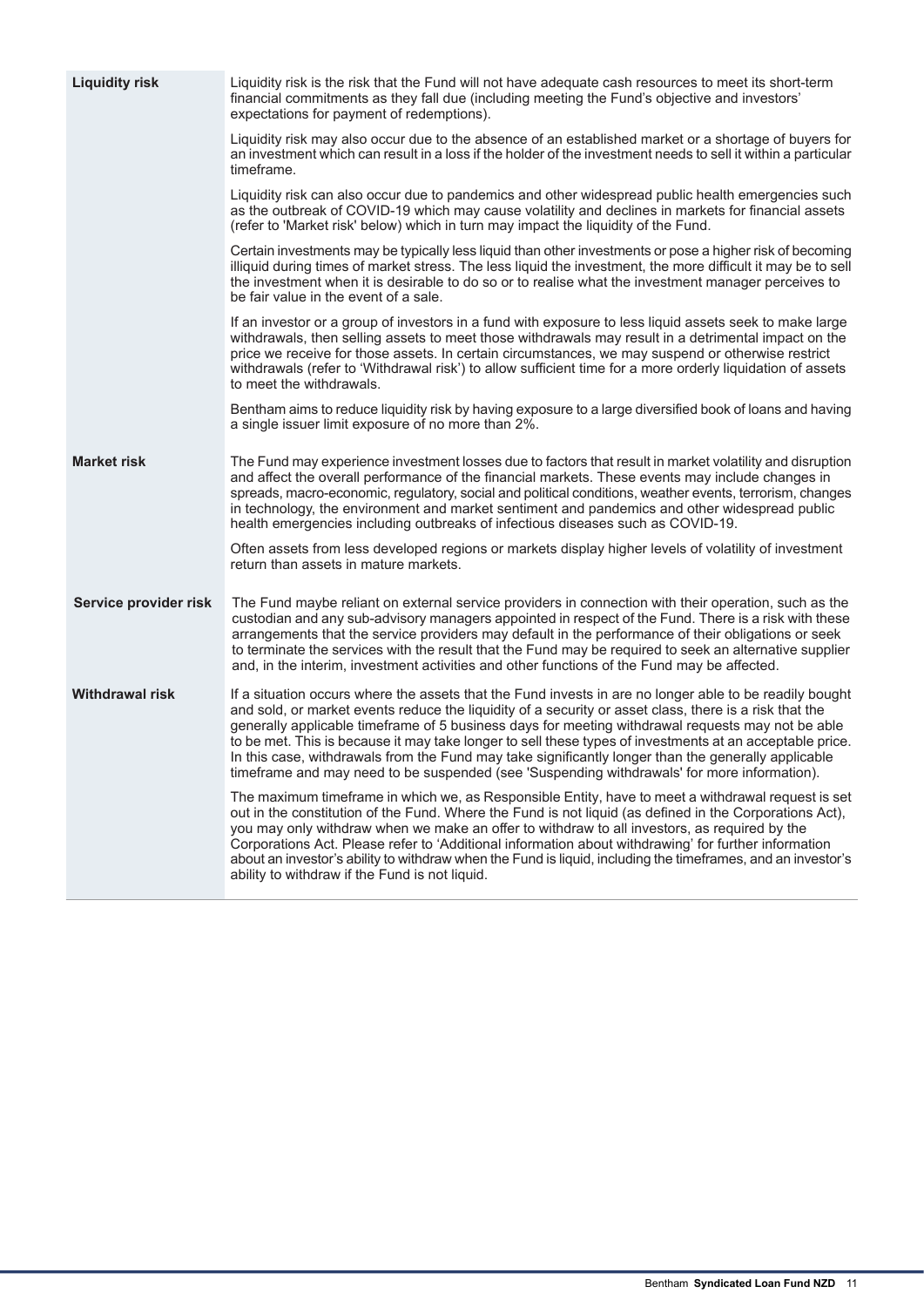# Important investment terms

| <b>Investment term</b>                   | <b>Explanation</b>                                                                                                                                                                                                                                                                                                                                                                                                                                                                                                                                                  |
|------------------------------------------|---------------------------------------------------------------------------------------------------------------------------------------------------------------------------------------------------------------------------------------------------------------------------------------------------------------------------------------------------------------------------------------------------------------------------------------------------------------------------------------------------------------------------------------------------------------------|
| active management                        | A style of portfolio management where the manager actively makes specific investments with the<br>goal of outperforming an investment benchmark. Portfolio investment strategies are generally<br>constrained within specific investment risk limits.                                                                                                                                                                                                                                                                                                               |
| asset backed security<br>(ABS)           | A debt security that is secured by assets such as loans, leases, credit card debt, etc.                                                                                                                                                                                                                                                                                                                                                                                                                                                                             |
| bottom-up investing                      | An investment approach where the focus of the analysis is on individual securities with less<br>emphasis on broad economic and market cycle themes.                                                                                                                                                                                                                                                                                                                                                                                                                 |
| cash                                     | Cash and short-term securities include cash, deposits and short-term bank bills. Cash traditionally<br>produces a stable investment return (through the payment of interest).                                                                                                                                                                                                                                                                                                                                                                                       |
| collateralised debt<br>obligations (CDO) | An ABS backed by a pool of debt securities that are generally corporate bonds, loans or other<br>ABS.                                                                                                                                                                                                                                                                                                                                                                                                                                                               |
| credit default swap (CDS)                | A derivative contract designed to transfer the credit risk exposure of a debt security from one party<br>to another. A CDS contract can be used to create or reduce exposure on a particular debt security.<br>In the event of default on an underlying debt security, the purchaser of the CDS contract is generally<br>entitled to receive face value in exchange for delivering the underlying debt security.                                                                                                                                                    |
| credit investment                        | A debt security or derivative that has credit risk.                                                                                                                                                                                                                                                                                                                                                                                                                                                                                                                 |
| credit protection                        | Buying a CDS contract to protect, or benefit from, the deterioration in credit quality of an underlying<br>debt security.                                                                                                                                                                                                                                                                                                                                                                                                                                           |
| debt security                            | A financial instrument that is an obligation of its issuer to make payments to the holder of the<br>instrument. The terms of the instrument define the interest payment terms, maturity date and<br>investor protections. Debt securities can be bought and sold between different parties either<br>over-the-counter or on an exchange. Examples of debt securities include government bonds,<br>investment grade corporate bonds, non-investment grade corporate bonds (high yield bonds),<br>syndicated loans, preferred securities and asset backed securities. |
| equity delta                             | The financial ratio that relates the change in the price of a derivative to the corresponding change<br>in the price of an underlying asset.                                                                                                                                                                                                                                                                                                                                                                                                                        |
| fixed income security                    | A fixed income security is a debt security that makes interest payments based on a fixed rate that<br>is set at the time of issuance. The market value of fixed income securities can be affected by<br>changes in market interest rates.                                                                                                                                                                                                                                                                                                                           |
| high yield bond                          | A non-investment grade security issued by a corporation.                                                                                                                                                                                                                                                                                                                                                                                                                                                                                                            |
| hybrid security                          | Hybrid securities are financial securities that have aspects of both equity and debt securities. The<br>securities can include debt security terms such as defined interest payments and redemption<br>features as well as equity terms such as the ability to convert into equity and discretionary payment<br>of income distributions.                                                                                                                                                                                                                            |
| investment grade security                | Debt securities are generally assigned a credit rating of BBB-/Baa3 or better by the credit rating<br>agencies. The credit ratings assigned by rating agencies represent an assessment of the borrower's<br>creditworthiness, that is, its ability to make interest and principal payments. Higher rated borrowers<br>with an investment grade rating generally allow companies to reduce the interest rates that they<br>pay on their debt when compared with lower rated borrowers.                                                                               |
| non-investment grade<br>security         | Debt securities that are generally unrated or assigned a credit rating of below BBB-/Baa3 by the<br>credit rating agencies. The credit ratings assigned by rating agencies represent an assessment<br>of the borrower's creditworthiness, that is, its ability to make interest and principal payments.<br>Non-investment grade borrowers generally pay higher interest rates than higher rated borrowers<br>as their financial position is not as strong.                                                                                                          |
| non-rated securities                     | A debt security that has not been rated by a large credit rating agency, usually because the security<br>is too small.                                                                                                                                                                                                                                                                                                                                                                                                                                              |
| <b>SEC</b>                               | United States Securities and Exchange Commission.                                                                                                                                                                                                                                                                                                                                                                                                                                                                                                                   |
| second lien loans                        | Debts that are subordinate to the rights of other, more senior debts issued against the same<br>collateral, or a portion of the same collateral. If a borrower defaults, second lien debts stand behind<br>higher lien debts in terms of rights to collect proceeds from the debt's underlying collateral.                                                                                                                                                                                                                                                          |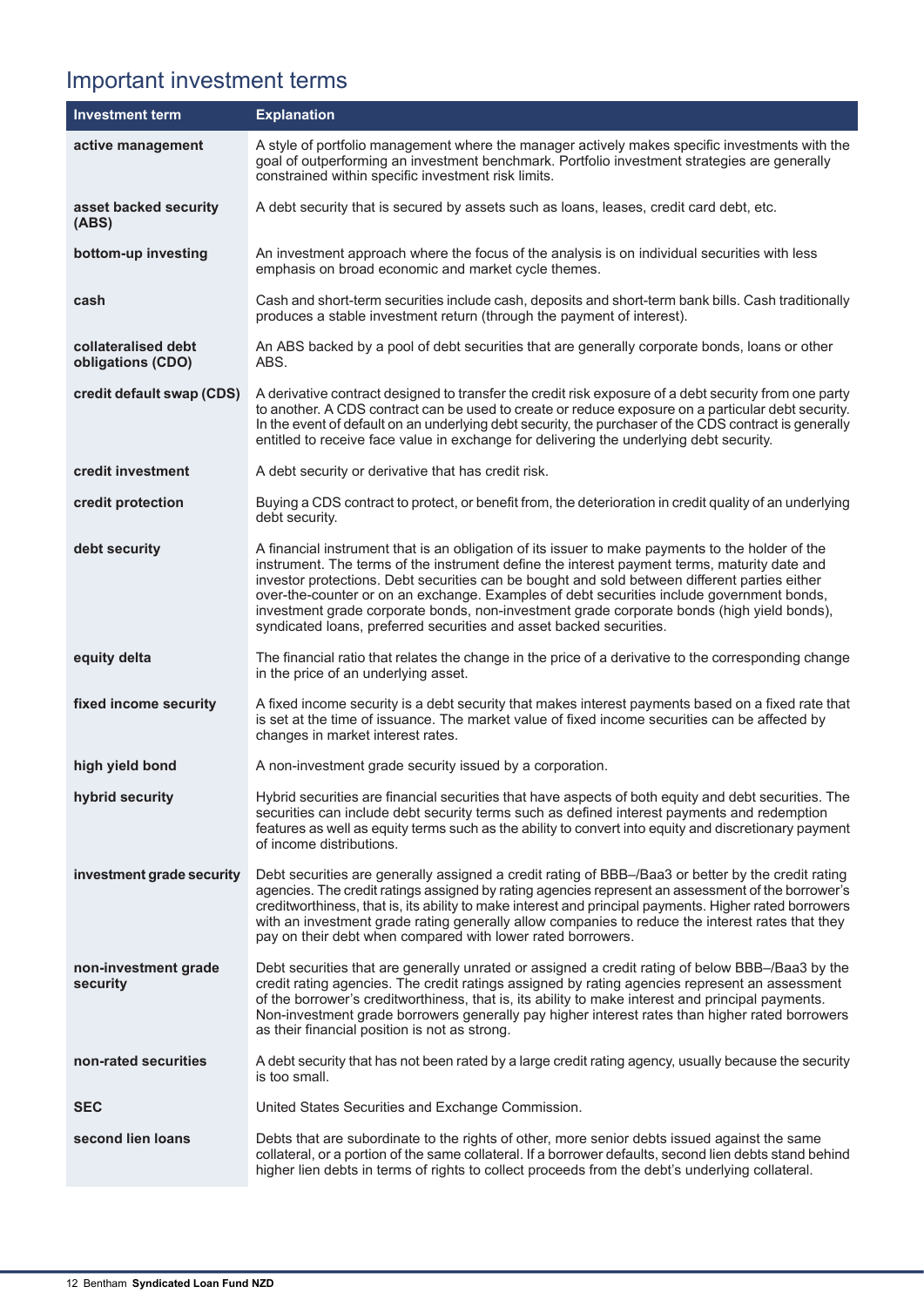| <b>Investment term</b> | <b>Explanation</b>                                                                                                                                                                                                                                                                                                                                                                                                                                                          |
|------------------------|-----------------------------------------------------------------------------------------------------------------------------------------------------------------------------------------------------------------------------------------------------------------------------------------------------------------------------------------------------------------------------------------------------------------------------------------------------------------------------|
| shares/equities        | Shares (also known as equities) represent the part ownership in a company and generally have<br>voting rights. Shares are the residual claim on the assets of a company after all liabilities are paid.<br>Shareholders may be entitled to receive some of the company's profits if the company's board<br>decides to pay a dividend. Shareholders may experience some capital growth if the share price<br>rises, or some capital loss may occur if the share price falls. |
| syndicated loans       | Syndicated loans are loans made to commercial enterprises by a group of lenders. They are<br>structured, arranged, and typically managed by one or several commercial or investment banks<br>known as arrangers. The arranger raises investor dollars for a borrower in need of finance and is<br>paid a fee by the borrower. The loans are normally secured by charges over the borrower's assets.                                                                         |
|                        | The interest payable on a syndicated loan is generally determined periodically on the basis of a<br>floating base rate plus a margin. Syndicated loans held by a fund will have an interest rate reset<br>period of between one and 12 months which typically means their value is not as sensitive to<br>interest rate fluctuations as many fixed interest securities.                                                                                                     |
|                        | Syndicated loans have the potential to offer attractive yields while providing for greater protection<br>from capital loss relative to unsecured debt. Syndicated loans are typically the most senior ranked<br>debt in a company's capital structure and usually have the shortest maturity. Syndicated loans<br>may be, and often are, repaid before the maturity date in certain market conditions.                                                                      |
|                        | Syndicated loans, in almost all cases, impose limits and strict financial covenants on the activities<br>of the borrower. Syndicated loan holders are therefore almost always the first in line among<br>non-mortgage creditors (subject to statutory priorities) and usually can renegotiate with the borrower<br>before the loan becomes severely impaired.                                                                                                               |
| top-down investing     | An investment approach that focuses on broader economic and market cycle themes in an attempt<br>to identify investment sectors that are forecasted to outperform the market (not the individual<br>company or companies).                                                                                                                                                                                                                                                  |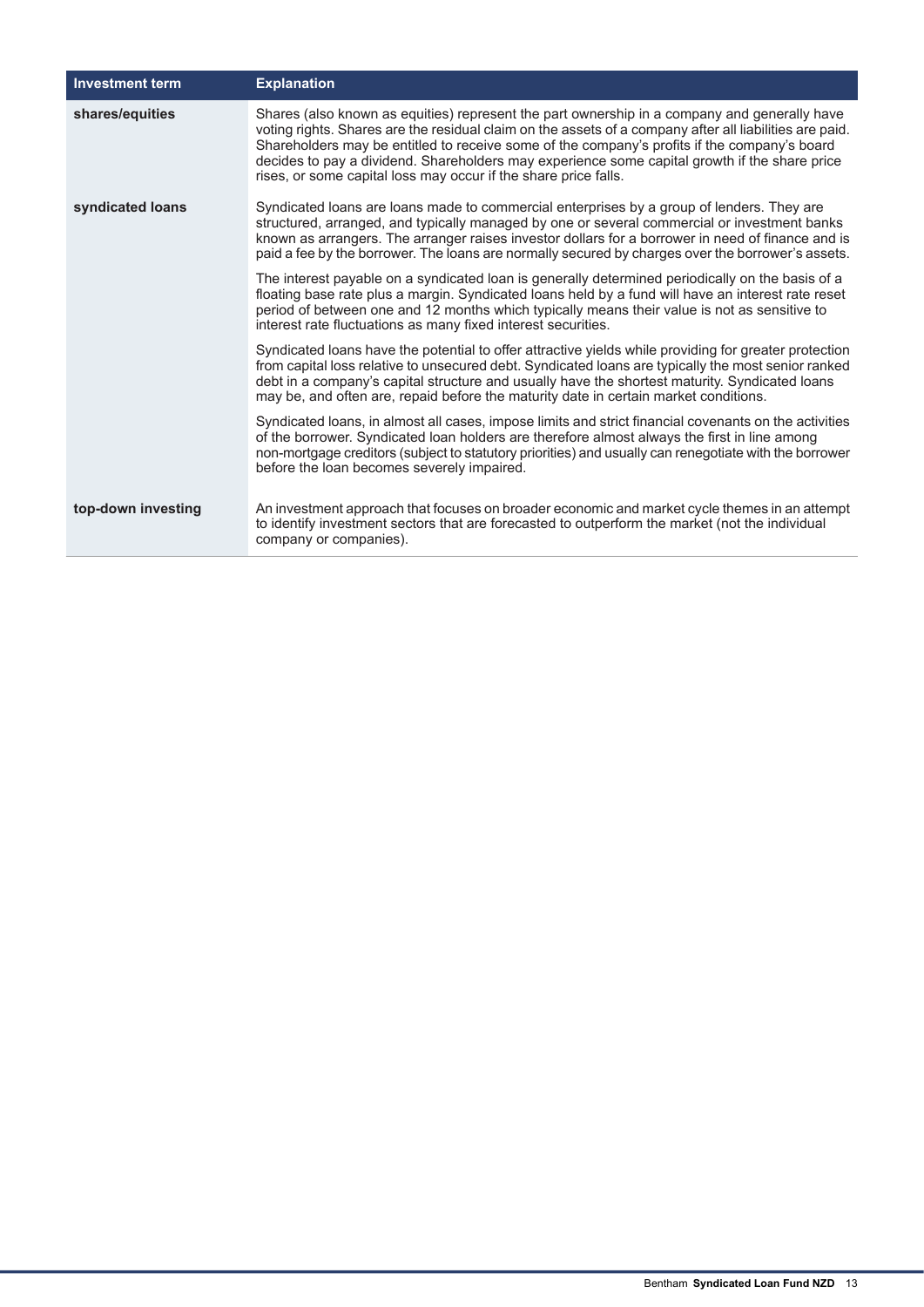# Fees and other costs

This section shows fees and other costs that you may be charged. The information in this summary can be used to compare costs between different simple managed investment schemes. These fees and costs may be paid directly from your account or deducted from the returns on your investment. Taxes are set out in another part of this document. You should read all the information about fees and costs because it is important to understand their impact on your investment.

#### **Fees and costs summary**

| Bentham Syndicated Loan Fund NZD                                                                              |                                                                                                                                     |                                                                                                                                                                                                                                                                      |  |
|---------------------------------------------------------------------------------------------------------------|-------------------------------------------------------------------------------------------------------------------------------------|----------------------------------------------------------------------------------------------------------------------------------------------------------------------------------------------------------------------------------------------------------------------|--|
| Type of fee or cost                                                                                           | Amount <sup>6</sup>                                                                                                                 | How and when paid                                                                                                                                                                                                                                                    |  |
| <b>Ongoing annual fees and costs</b>                                                                          |                                                                                                                                     |                                                                                                                                                                                                                                                                      |  |
| Management fees and<br>$costs^{1,2,3,4}$                                                                      | The management fees and<br>costs of the Fund                                                                                        | The amount quoted is made up of the following three components:                                                                                                                                                                                                      |  |
| are 0.84% p.a. of the net<br>The fees and costs for<br>asset value of the Fund<br>managing your investment    |                                                                                                                                     | Management fees, which are calculated and accrued daily and paid<br>monthly in arrears from the Fund's assets on or around the last<br>business day of the month.                                                                                                    |  |
|                                                                                                               |                                                                                                                                     | Indirect costs (if any), which are deducted from the Fund's assets,<br>accrued daily in the net asset value, and then paid as and when due.                                                                                                                          |  |
|                                                                                                               |                                                                                                                                     | Recoverable expenses which may be abnormal operating expenses<br>(if any) that, if changed, will be deducted from the Fund's assets, and<br>paid as incurred; and/or normal operating expenses and investment<br>expenses, which are paid out of the management fee. |  |
| Performance fees                                                                                              | Not applicable                                                                                                                      | Not applicable                                                                                                                                                                                                                                                       |  |
| Amounts deducted from<br>your investment in relation<br>to the performance of the<br>product                  |                                                                                                                                     |                                                                                                                                                                                                                                                                      |  |
| Transaction Costs <sup>5</sup>                                                                                | The net transaction                                                                                                                 | Transaction costs are deducted from the assets of the Fund as and<br>when they are incurred (where not otherwise recovered through the                                                                                                                               |  |
| The costs incurred by the<br>scheme when buying or<br>selling assets                                          | costs incurred by the Fund for<br>the last financial year were<br>approximately 0.00% p.a. of<br>the net asset value of the<br>Fund | buy/sell spread).                                                                                                                                                                                                                                                    |  |
|                                                                                                               |                                                                                                                                     | Member activity related fees and costs (fees for services or when your money moves in or out of the scheme)                                                                                                                                                          |  |
| <b>Establishment fee</b>                                                                                      | Not applicable                                                                                                                      | Not applicable                                                                                                                                                                                                                                                       |  |
| The fee to open your<br>investment                                                                            |                                                                                                                                     |                                                                                                                                                                                                                                                                      |  |
| <b>Contribution fee</b>                                                                                       | Nil                                                                                                                                 | Not applicable                                                                                                                                                                                                                                                       |  |
| The fee on each amount<br>contributed to your<br>investment                                                   |                                                                                                                                     |                                                                                                                                                                                                                                                                      |  |
| Buy-sell spread                                                                                               | +0.35%/-0.35% of the                                                                                                                | Charged at time of transaction and paid into the Fund when you                                                                                                                                                                                                       |  |
| An amount deducted from<br>your investment<br>representing costs incurred<br>in transactions by the<br>scheme | investment or withdrawal<br>amount                                                                                                  | invest in or withdraw from the Fund. The spread is reflected in the<br>unit price.                                                                                                                                                                                   |  |
| Withdrawal fee                                                                                                | Nil                                                                                                                                 | Not applicable                                                                                                                                                                                                                                                       |  |
| The fee on each amount<br>you take out of your<br>investment                                                  |                                                                                                                                     |                                                                                                                                                                                                                                                                      |  |
| Exit fee                                                                                                      | Not applicable                                                                                                                      | Not applicable                                                                                                                                                                                                                                                       |  |
| The fee to close your<br>investment                                                                           |                                                                                                                                     |                                                                                                                                                                                                                                                                      |  |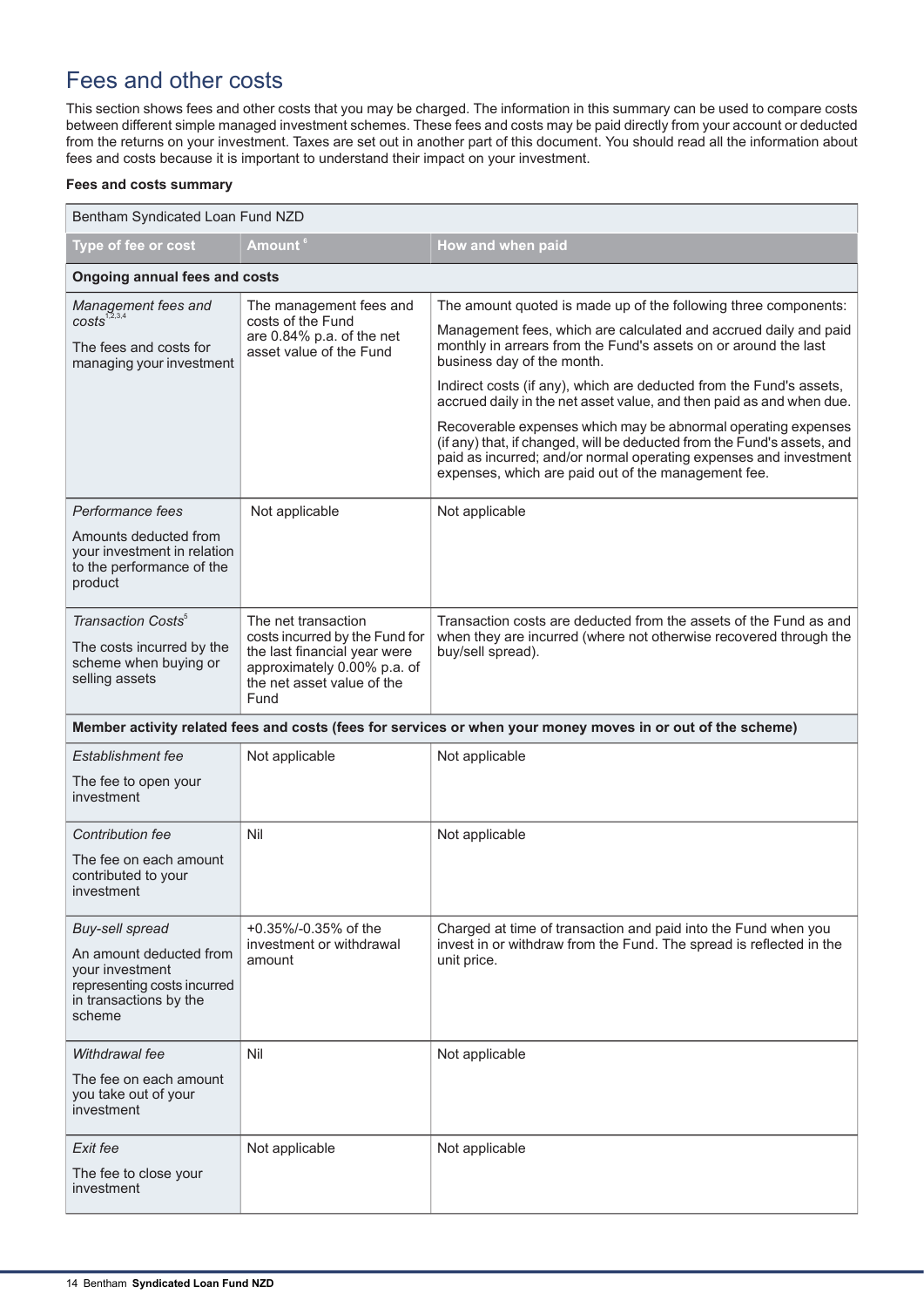| <b>Switching fee</b>                            | Nil | Not applicable |
|-------------------------------------------------|-----|----------------|
| The fee for changing your<br>investment options |     |                |

- 1. Unless otherwise stated, all fees and costs are quoted gross of income tax and any Goods and Services Tax (**GST**) and reduced by any input tax credits (**ITC**s) or reduced input tax credits (**RITC**s) as applicable. Where available, the prescribed RITC rate is currently 55% or 75%, depending on the nature of the fee or cost incurred. Due to the impact of GST, ITC and RITC calculations, actual fees may vary slightly from those stated and may be rounded to two decimal places.
- 2. For certain wholesale clients (as defined in the Corporations Act) we may, at our discretion, negotiate, rebate or waive all or part of our fees Please refer to 'Can fees be different for different investors?' in 'Fees and other costs'.
- 3. All estimates of fees and costs in this section are based on information available as at the date of this PDS and reflect the Responsible Entity's reasonable estimates of the typical fees for the current financial year. The costs component of management fees and costs reflect the actual amount incurred for last financial year and the Responsible Entity's reasonable estimates where information was not available as at the date of this PDS (adjusted to reflect a 12-month period). All figures have been rounded to two decimal places. Please refer to Management fees and costs' under the heading 'Additional explanation of fees and costs' in the AIB for more information on management fees and costs.
- 4. Please refer to 'Other payments' under the heading 'Additional explanation of fees and costs' in the AIB for more information on costs that may be payable.
- 5. Transaction costs are the costs associated with the buying and selling of the Fund's assets. These costs include brokerage, settlement costs, clearing costs, stamp duty and other government taxes or charges and include the transactional and operational costs incurred by the underlying assets. Transaction costs are recovered from the assets of the Fund as and when they are incurred. The amount quoted reflects the transaction costs not recovered by the buy/sell spread for the last financial year (adjusted to reflect a 12-month period), including our reasonable estimates where information about actual costs was unavailable at the date of this **PDS.**
- 6. 'Nil' means there is an entitlement under the constitution but we have elected not to charge it. 'Not applicable' means there is no entitlement for us to charge this fee.

## **Additional explanation of fees and costs**

## **Management fees and costs**

The costs component of management fees and costs in the 'Fees and costs summary' reflects the actual amount incurred for last financial year and the Responsible Entity's reasonable estimates where information was not available as at the date of this PDS (adjusted to reflect a 12 month period). All figures have been rounded to two decimal places.

You should refer to the Fund's website at www.fidante.com.au from time to time for any updates which are not materially adverse to investors.

The total management fees and costs for the Fund, outlined in the 'Fees and costs summary' above include the management fee, indirect costs and recoverable expenses. They do not include the performance fees (if payable), the Fund's buy/sell spread or the transaction costs of underlying assets (as set out below).

The Fund's management fees and costs are payable from the Fund's assets and are not paid directly from your account. Each of these are explained further below.

For details of the maximum fees permitted under the constitution of the Fund, please refer to 'Maximum allowable fees'.

#### Management fee

This is the fee charged for managing the investments, overseeing the Fund's operations and providing access to the Fund. The management fee of the Fund is 0.84% p.a. of the net asset value of the Fund. It is calculated and accrued daily as a percentage of the net asset value of the Fund and payable monthly in arrears.

### Indirect costs

Indirect costs are those amounts paid from the assets of the Fund that we know or, where required, reasonably estimate will reduce the return of the Fund or the amount or value of the income of, or property attributable to, the Fund or an underlying managed fund in which the Fund invests. Indirect costs do not include the management fee, performance fee, or recoverable expenses as set out in this section. For example, indirect costs include charges of an underlying fund where the Fund invests in assets indirectly.

If the Fund invests in assets indirectly, that is by investing in other managed funds, certain indirect costs may be deducted from the assets of the underlying fund in which the Fund invests. Such costs will generally be accrued daily in the underlying fund and paid periodically.

Indirect costs of the Fund are estimated to be 0.00% p.a. of the Fund's net asset value.

#### Recoverable expenses

#### *Normal operating expenses*

We currently pay the normal operating expenses of the Fund (e.g. custody fees, audit fees, accounting fees, legal and regulatory fees) from the management fee and will not, without notice, recover these from the Fund's assets.

#### *Abnormal expenses*

We may recover abnormal expenses (such as costs of unitholder meetings, changes to the Fund's constitution and defending or pursuing legal proceedings) from the Fund's assets. Whilst it is not possible to estimate such expenses with certainty, we anticipate that the events that give rise to such expenses will not occur regularly. In circumstances where such events do occur, we may decide not to recover these abnormal expenses from the Fund's assets.

The management fees and costs set out in the 'Fees and costs summary' above include abnormal expenses of 0.00% p.a. of the net asset value of the Fund, which is the amount actually incurred by the Fund for the previous financial year including the Responsible Entity's reasonable estimates where information was unavailable at the date of this PDS. If abnormal expenses are charged, they will be recovered from the Fund's assets when they are incurred. The amount quoted is not an indication or guarantee of the amount that may be charged in the future. At the date of this PDS, there is no intention to hold a unitholder meeting nor are we aware of any legal proceedings the Fund may be a part of that may require us to recover associated abnormal expenses from the Fund.

#### *Investment expenses*

We currently pay the standard investment management costs of the Fund from the management fee.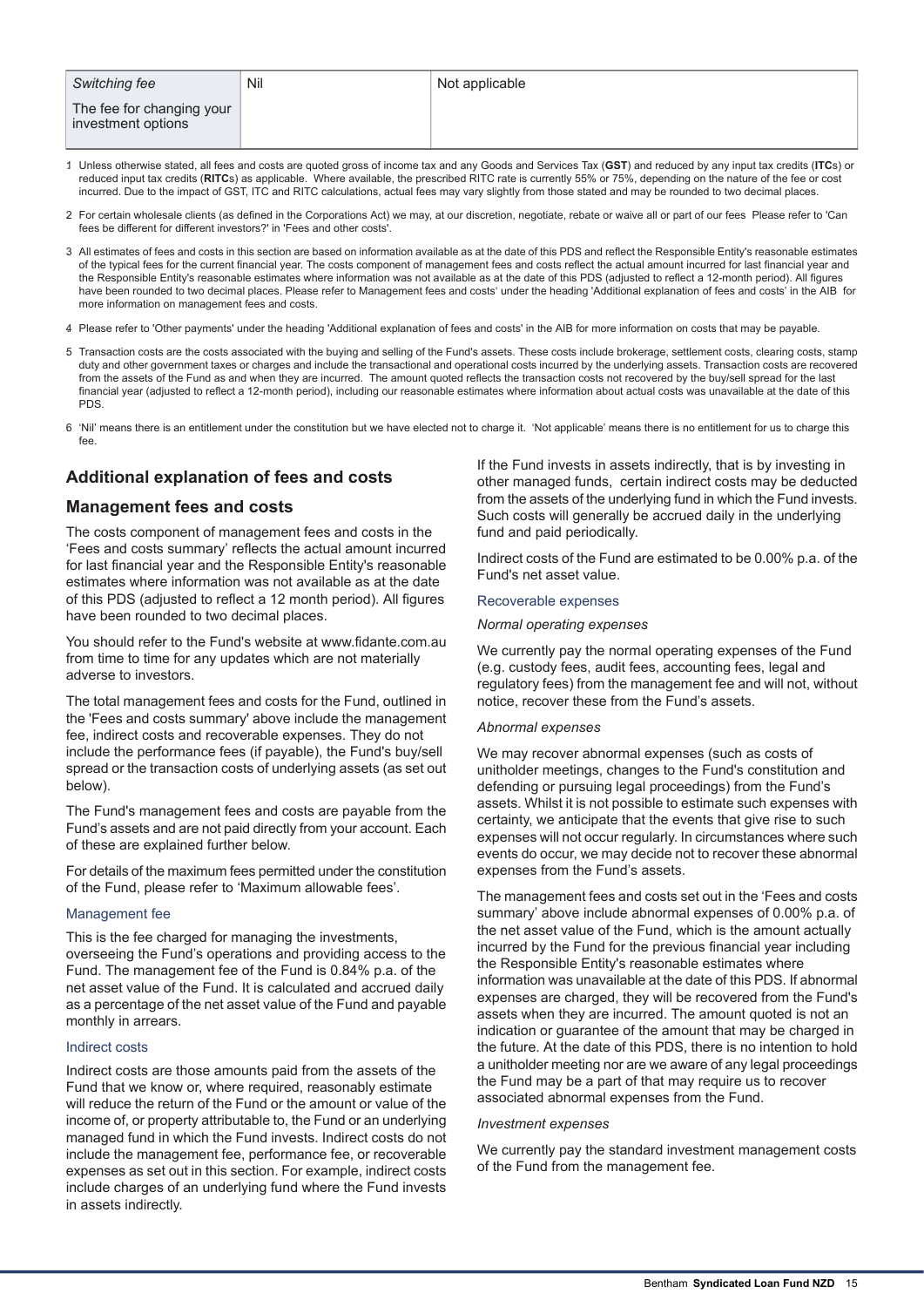## **Performance fee**

The Responsible Entity does not have a right to charge a performance fee under the constitution of the Fund.

## **Transaction costs**

Transaction costs are the costs associated with the buying and selling of the Fund's assets. These costs include brokerage, settlement costs, OTC derivative costs, clearing costs, stamp duty and other government taxes or charges and include underlying security buy/sell spreads and the transaction costs incurred by the underlying assets.

The total gross transaction costs incurred by the Fund for the last financial year were approximately 0.01% p.a. of the net asset value of the Fund, including the Responsible Entity's reasonable estimates where information was unavailable at the date of this PDS. The transaction costs shown in the 'Fees and costs summary' are net of any amount recovered by the buy/sell spread. The net transaction costs of the Fund (representing the total gross transaction costs minus the total amount recovered through the buy/sell spread of (+0.35%/-0.35%) incurred for the last financial year were 0.00% p.a. of the net asset value of the Fund, including the Responsible Entity's reasonable estimates where information was unavailable at the date of this PDS.

Transaction costs are not included in the management fees and costs. Instead they are paid from the assets of the Fund as and when they are incurred and therefore (where not otherwise recovered through the buy/sell spread) are an additional cost to you.

## **Total fees and costs**

Based on the estimated costs outlined in this section, the estimated total of the amounts for management fees and costs, performance fees and net transaction costs is estimated as 0.84% p.a. of the net asset value of the Fund. The dollar figure of these estimated total management fees and costs, performance fees and net transaction costs based on an investment balance of \$50,000 is \$420.

## **Buy/sell spreads**

The buy/sell spread is a type of transaction cost that the Responsible Entity may charge to investors to recover some or all of the transaction costs of the Fund. The purpose of the buy/sell spread is to ensure that only those investors transacting in the Fund's units at a particular time bear the Fund's costs of buying and selling the Fund's assets as a consequence of their transaction.

The buy/sell spread for the Fund is stated as a percentage of the investment or withdrawal amount and is the difference between the investment unit price and the withdrawal unit price. It reflects an estimate of the transaction costs expected to be incurred in buying and selling the Fund's assets as a result of investments and withdrawals made by investors.

This estimate may take into account factors such as (but not limited to) historical transaction costs and anticipated levels of investments and withdrawals. It is expected that brokerage will make up the vast majority of transaction costs.

The current buy/sell spread of the Fund is +0.35%/-0.35%; however a different buy/sell spread may apply if the estimate changes.

We have discretion to waive or reduce the transactional and operational costs on investments or withdrawals where no or reduced costs are incurred. We will provide notification to unitholders of any changes to buy/sell spread transaction costs on the Fidante Partners website.

Any difference between total gross transaction costs and the amounts recovered from the buy/sell spread from transacting investors is an additional cost that is borne by all investors of the Fund.

Please note that while the buy/sell spread is an additional cost to you, it is not a fee paid to us or Bentham. It is paid to the Fund and is reflected in the Fund's unit price.

## **Buy/sell spread example**

- The current buy spread on an investment in the Fund is +0.35%. Therefore, the cost of an investment of \$50,000 into the Fund would be \$175.
- The current sell spread on a withdrawal from the Fund is -0.35%. Therefore, the cost on a withdrawal of \$50,000 from the Fund would be \$175.

Please note that this is just an example. In practice, actual transaction costs will depend on the amount you invest or withdraw.

## **Further information about fees and costs**

### **Can fees be different for different investors?**

Yes; we may negotiate, rebate, or waive fees for wholesale clients (as defined in the Corporations Act), where permitted by law. We do not negotiate fees with retail investors.

### **Borrowing costs**

Borrowing costs are the costs associated with borrowing money or securities. The Fund may enter into borrowing facilities and, if so, the costs of a borrowing facility would be deducted from the Fund and not paid for by us from the fees we receive.

### **Government charges and GST**

Government taxes such as stamp duty and Goods and Services Tax (**GST**) may apply to the Fund or your investment. Unless otherwise stated, all fees and costs are quoted inclusive of any GST and net of any input tax credits (**ITCs**) or reduced input tax credits (**RITCs**) that are expected to be available to the Fund.

Where RITCs are available, the prescribed rate is currently 55% or 75%, depending on the nature of the fee or cost incurred. Please refer to 'Taxation considerations' for additional information on GST.

### **Other payments**

We may pay fees from our resources to some IDPS or other platform operators because they make the Fund available through their investment service. These fees may be rebated to the Indirect Investor investing in the Fund through the service or in some circumstances may be retained by the operator and include:

- for each IDPS operator, product access payments of up to \$20,000 p.a.; and/or
- where permitted by law, fund manager payments of up to 0.55% p.a. of the amount invested by the Fund.

These payments are made from our own resources so that they are not an additional cost to the Fund or its unitholders.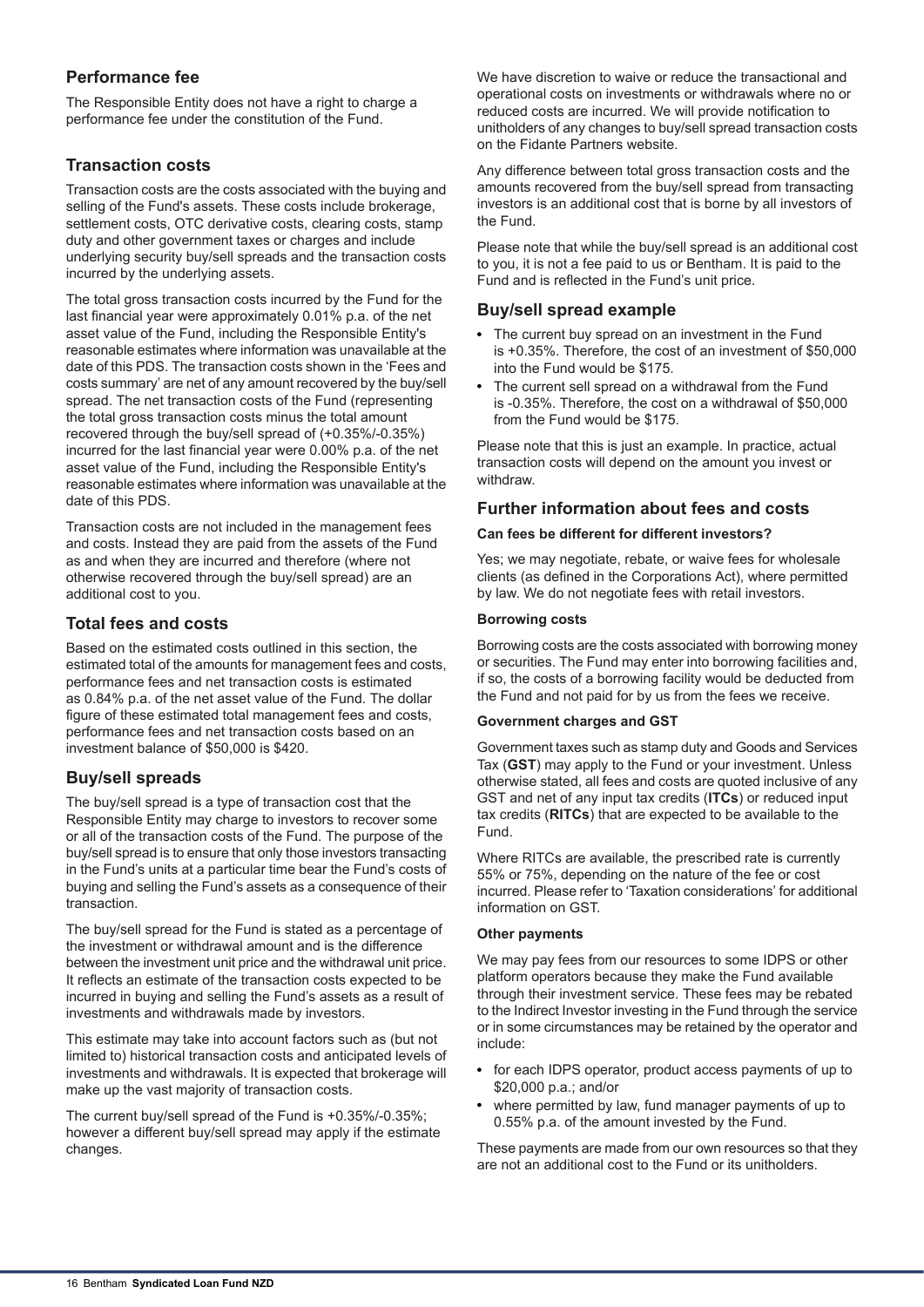#### **Adviser remuneration**

#### Adviser service fees

You and your financial adviser may agree that you will pay an adviser service fee for the provision of ongoing services by your financial adviser in relation to your investment. This fee will be paid to the Australian financial services licensee responsible for your adviser (or your adviser directly if they are the licensee). You do not have to agree to these fees if you choose not to.

Where it has been agreed, the adviser service fee may be an amount of up to 1.1% p.a. of your account balance, negotiated with your financial adviser and to be calculated and paid on a monthly basis. You and your financial adviser may agree to this fee being deducted from your Fund account. Where you agree to pay an adviser service fee, you also authorise us to withdraw units you hold in the Fund to pay this fee on your behalf. There may be capital gain or capital loss consequences on the withdrawal. For more information, please refer to 'How managed investment schemes are taxed'.

We will not deduct the adviser service fee if your balance in your Fund account is less than \$1,000.

#### Adviser service fee example

If your account balance in the Fund is \$50,000, and you agree to pay a maximum adviser service fee of 1.1% p.a., this will equate to \$45.83 per month. You or your financial adviser may cancel the adviser service fee at any time.

#### **Maximum allowable fees**

The Constitution allows certain maximum fees (see table below), and allows for expenses of the Fund (whether normal or abnormal expenses), such as registry, audit, taxation, advice, investment management and offer document costs to be paid directly from the Fund.

| Fee                                                              | <b>Maximum amount</b>                            |
|------------------------------------------------------------------|--------------------------------------------------|
| <b>Contribution fee</b><br>(currently not charged)               | 5.00% of the contribution amount                 |
| <b>Management fee</b><br>(currently charged at<br>$0.84\%$ p.a.) | 3.00% p.a. of the net asset value<br>of the Fund |
| Withdrawal fee<br>(currently not charged)                        | 5.00% of the withdrawal amount                   |
| <b>Switching fee</b><br>(currently not charged)                  | \$NZ50 (CPI adjusted each year)                  |

The Constitution does not place any limit on the amount of the expenses that can be paid from the Fund.

#### **Indirect (or alternative form) remuneration**

We may provide benefits to other financial services intermediaries where the law permits. If we do, we will provide these benefits from our own resources so that they are not an additional cost to the Fund or its unitholders.

We maintain a register (in compliance with the relevant regulatory requirements) summarising alternative forms of remuneration that are paid or provided to Australian financial services licensees and/or their representatives. Registers are publicly available and if you would like to review our register, please contact us.

#### **Can the fees change?**

All fees can change. Reasons for this might include changing economic conditions and changes in regulation. We will give unitholders 30 days' written notice of any proposed increase in fees. We cannot charge more than the Constitution allows. If

we wish to raise fees above the amount allowed for in the Constitution, we would first need to obtain the approval of unitholders. We also reserve the right to waive or reduce any of the fees and costs described in this PDS without prior notice.

## Taxation considerations

## **How managed investment schemes are taxed**

The Australian tax commentary below is of a general nature and is based on our understanding of the Australian tax laws, as at the date of this document, as they relate to Australian resident individual taxpayers who hold their investment on capital account. It does not take into the account the Australian or New Zealand tax treatment of New Zealand resident taxpayers. Any information contained therein should be used as a guide only and does not constitute professional taxation advice as individual circumstances may differ. Fidante Partners is not a registered tax (financial) adviser and is not licensed or authorised to provide tax advice. We recommend that you obtain your own professional advice regarding your position, as tax and social security laws are complex and subject to change, and investors' individual circumstances vary.

## **Taxation of the Fund**

The Attribution Managed Investment Trust (**AMIT**) legislation applies to qualifying Managed Investment Trusts (**MIT**s) that make an irrevocable election to become an AMIT. The Responsible Entity has elected for the Fund to be an AMIT.

An AMIT must attribute its taxable income to investors on a fair and reasonable basis, and investors are advised of their share of the taxable income via an AMIT Member Annual Statement (**AMMA Statement**). The Fund will generally not be liable to pay income tax on its taxable income on the basis that it will attribute all determined trust components (i.e. assessable income, exempt income and non-assessable non-exempt income) to members each year. If the Fund were to cease being an AMIT, it should also generally not be liable to pay income tax on the basis that unitholders are presently entitled to the Fund's distributable income.

Other key features of the AMIT regime include: income character retention; deemed fixed trust status; an ability for adjustments and errors at the trust level to be carried forward and dealt with in the year in which they are discovered; adjustments (upwards and downwards) made to investors' cost bases for CGT purposes, and their costs for revenue purposes, where there are differences between the amount distributed and the amount attributed on an AMMA statement; and clarification of the treatment of tax deferred distributions.

The MIT capital account election regime permits eligible MITs to make an irrevocable election to adopt capital account treatment for certain types of assets (broadly shares, units and real property) for income years to which the election applies. An irrevocable election has been made in respect of the Fund and accordingly deemed capital treatment will apply in respect of the qualifying assets for the income years to which the election applies.

Additionally, there is arm's length income legislation that applies to MITs. Under this legislation, excess income generated by a MIT from non-arm's length arrangements may be determined to be subject to tax at 30%. It is not expected that the arm's length income provisions will impact the Fund.

The Taxation of Financial Arrangement (**TOFA**) provisions apply on a mandatory basis to qualifying taxpayers in respect of certain financial arrangements. Broadly, the TOFA provisions recognise certain gains and losses on financial arrangements on an accruals basis, which may result in a taxing point prior to the realisation of the investment. As at the date of this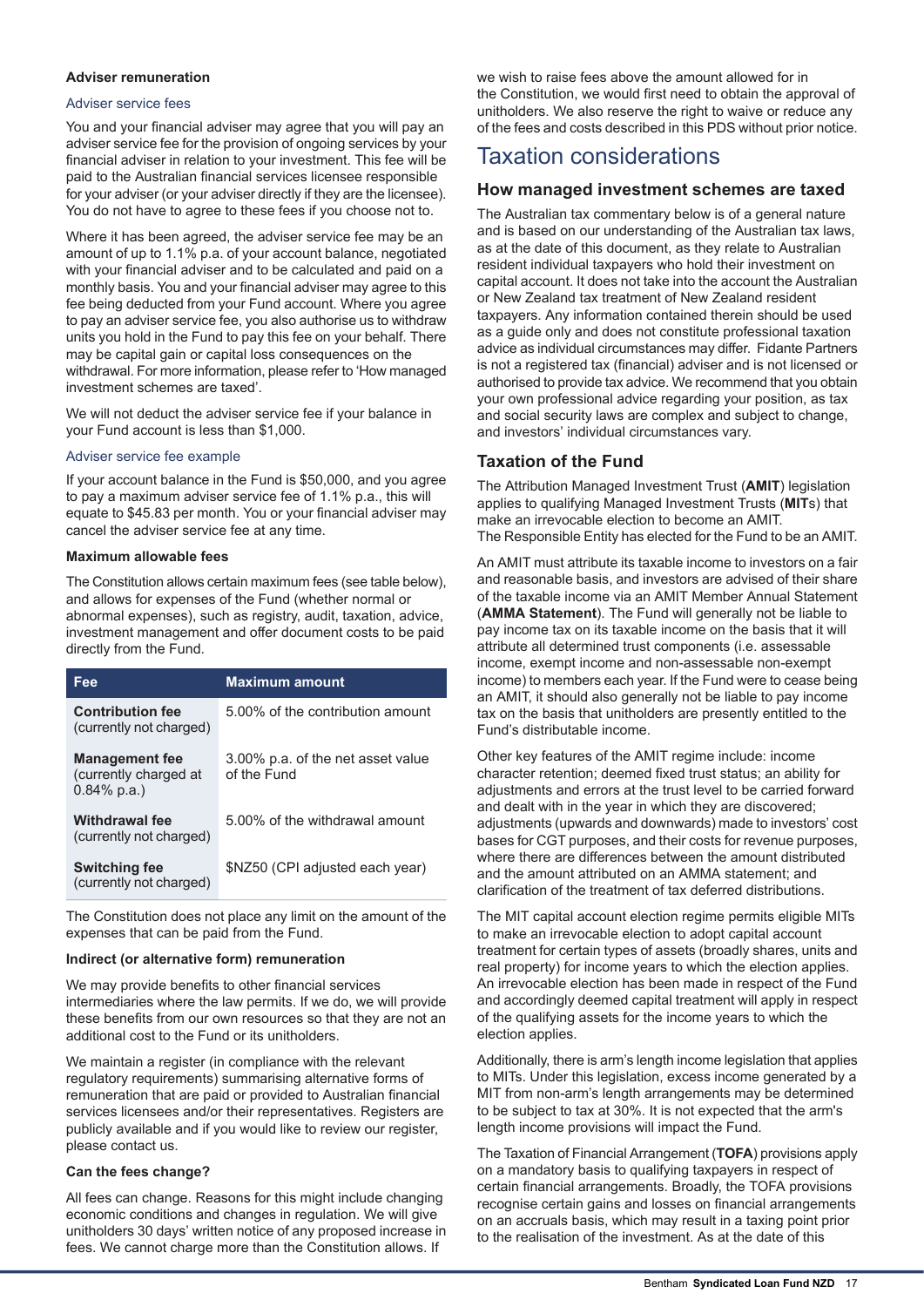document, we, as Responsible Entity of the Fund, have not made an election to apply one of the elective methods under TOFA.

Tax losses incurred by the Fund will remain in the Fund and can be applied to reduce the Fund's income in future years (subject to the Fund satisfying the specific provisions of the trust loss carry forward legislation).

## **Tax position of Australian resident investors**

You will generally be required to include in your assessable income your attributed income of the Fund. There may be instances where your attributed share of the taxable income of the Fund exceeds the distribution you receive from the Fund.

Where investors disagree with the allocation of taxable income in an AMMA Statement, they may give a 'member choice' to the Commissioner of Taxation. In the event investors make a member choice, the constitution provides that the investors will indemnify us for all costs and liabilities incurred as a result of the member choice.

CGT cost base reductions or uplifts may occur where taxable income attributed is either less than or greater than, respectively, the total of both cash distributed and tax offsets attributed for an income year. Where cost base reductions or uplifts occur, this will affect the CGT position of the investment. For those investors who have a zero cost base in their units, or where the total cost base reduction amount exceeds the cost base of their units, a capital gain may arise to these investors for that year. Investors should maintain records of their cost base adjustments. You may also be entitled to tax offsets (franking credits and/or foreign tax offsets) attributed by the Fund. Provided investors satisfy certain provisions of the Tax Act, investors may be able to utilise these offsets against their tax liability on the taxable components of the distributions. In order to claim the amount of tax offsets, investors must include the amount of the offsets in their assessable income.

We will advise each investor of their share of tax offsets in the AMMA statement.

The disposal of units (for instance by withdrawal or transfer) may give rise to a capital gains tax liability or a capital loss. Investors who have held their units on capital account for more than 12 months may be entitled to a capital gains tax discount.

## **Non-resident account holder reporting requirements**

As a result of an increased international focus on account holder data exchange, a number of countries have legislated that financial institutions (which includes us) identify and report certain information about the financial accounts of investors. The regimes include the United States Foreign Account Tax Compliance Act (**FATCA**) and the OECD's Common Reporting Standard (**CRS**). To comply with our obligations under various reporting legislation we will provide to the ATO such data as required in respect of your investment with us. This will be required if you are a US citizen or a foreign tax resident of any jurisdiction outside of Australia. If we have attempted to confirm your tax status with you but have been unable to do so, we may still be required to notify the ATO.

## **Goods and Services Tax (GST)**

GST is not payable on the issue, withdrawal or transfer of units in the Fund, as these are input-taxed financial supplies for GST purposes. However, GST will generally be incurred on various acquisitions made by the Fund, including the acquisition of investment management services. In certain specified circumstances, the Fund may be entitled to input tax credits (**ITCs**), or reduced input tax credits (**RITCs**) at the prescribed

percentage of 55% or 75% depending on the acquisition. Any available ITCs or RITCs effectively reduce the non-recoverable GST cost incurred.

## **Tax File Number**

On your application form you may provide us with your Tax File Number (**TFN**), or TFN exemption. Alternatively, if you are investing in the Fund in the course of an enterprise, you may quote an Australian Business Number (**ABN**). It is not compulsory for you to quote a TFN, exemption or ABN, but if you do not, then we are required to deduct tax from your attributed or distributed amounts at the highest marginal tax rate plus the Medicare levy (and any other levies we are required to deduct, from time to time). The collection of TFNs is authorised, and their use is strictly regulated by tax and privacy laws. Non-residents are generally exempt from providing a TFN, however may be required to provide other information.

# How to exercise cooling-off rights

The repayment of your investment under the cooling-off right is subject to an adjustment for market movements (both positive or negative) during the period in which the investment has been held. We may also deduct a reasonable charge for our administration costs.

### Direct Investors

If you are a Direct Investor and you wish to exercise the cooling off rights, we must receive your written instructions at our office before the expiry of the cooling-off period. This cooling-off right must be exercised within 14 days from the earlier of:

- when you receive confirmation of your investment; or
- the end of the fifth business day after the day on which your units were issued or sold to you.

### Indirect Investors

If you are an indirect investor, you should seek advice from your financial adviser or IDPS operator about the cooling-off rights (if any) that might apply to your investment in or through your IDPS.

### Wholesale clients

These cooling-off rights do not apply to wholesale clients (as defined in the Corporations Act). Please note that as an investor in the Fund you will not necessarily be a wholesale client for the purposes of the Corporations Act.

## Additional information about making a complaint

As part of our commitment to providing quality service to our Investors, we endeavour to resolve all complaints quickly and fairly. Our policy is to acknowledge any complaint within 24 hours or as soon as practical after receiving it and investigate, properly consider, and decide what action (if any) to take and to provide a final response to you within 30 calendar days for standard complaints. If you have a particular complaint regarding your investment, please do not hesitate to contact us by calling our Investor Services team on 13 51 53 or by writing to:

### **Complaints and Disputes Resolution Officer**

Fidante Partners Reply Paid 86049 Sydney NSW 2001

If you are not satisfied with our response or how the complaint has been handled (or we have not responded within 30 days) you may contact the following external dispute resolution scheme.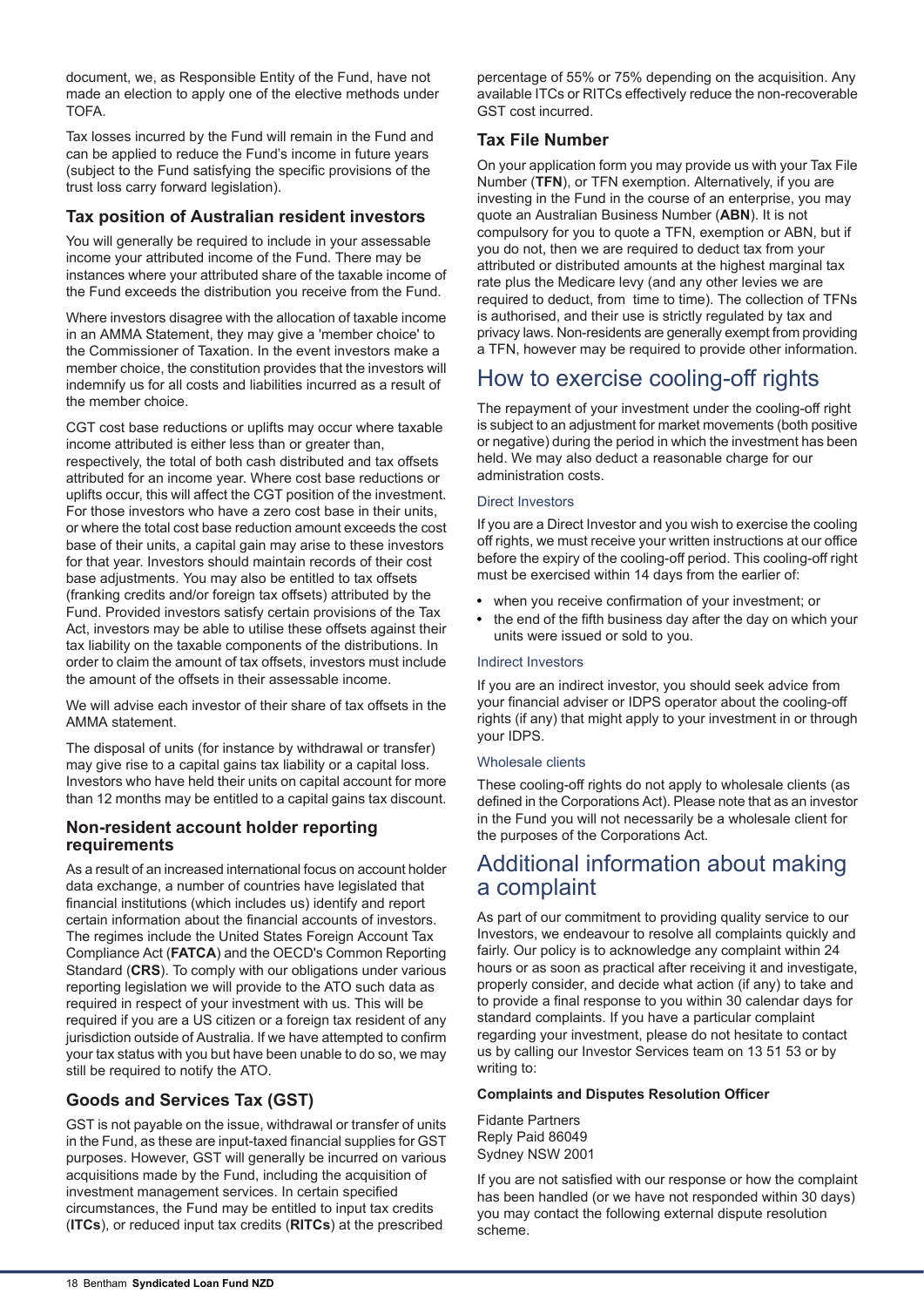#### **The Australian Financial Complaints Authority (AFCA)** GPO Box 3 Melbourne VIC 3001 Tel: 1800 931 678 www.afca.org.au

email: info@afca.org.au

AFCA provides fair and independent financial services complaint resolution that is free to consumers.

New Zealand investors must send all complaints in writing to the Financial Markets Authority, New Zealand.

Indirect Investors may either contact their IDPS operator or us with complaints relating to the Fund. Complaints regarding the operation of an IDPS should be directed to the IDPS operator. If a complaint is first raised with an IDPS operator and an Indirect Investor is not happy with how the complaint has been handled, they should raise that with the IDPS operator or the IDPS operator's external dispute resolution service.

# Privacy

We collect, use and disclose personal information to:

- process your application;
- provide and administer your investment and send you information;
- improve and personalise our products and services;
- conduct product and market research;
- inform you about other products and services that may be useful to you; and
- comply with our obligations under the law, including with respect of anti-money laundering, financial services and taxation laws.

We collect personal information from you and, if relevant, from your financial adviser. We may take steps to verify the information collected. Where you provide us with personal information about someone else (for example, your power of attorney, or related persons including the beneficial owners connected with your investment) you must have their consent to provide their personal information to us.

If you decide not to provide certain information, we may not be able to process your investment or future withdrawal requests, or will have to deduct tax from any amounts attributed or distributed to you at the highest marginal tax rate plus the Medicare levy (and any other levies we are required to deduct, from time to time).

### **Disclosing your information**

We disclose your information to your financial adviser . In addition, we may disclose information we hold about you:

- if you consent to the disclosure;
- if the disclosure is required or authorised by law;
- to organisations acting on our behalf (for example, sending your statements);
- to professional service firms that provide services to us such as legal and audit services, or data or information services;
- to related companies and/or the investment manager that may also provide you with a financial product or financial service;
- to electronic identity verification service providers, in order for identity information (about you or related persons connected with your investment) to be verified against relevant government and other databases, for the purpose of complying with anti-money laundering laws;
- in some circumstances, to digital service providers, such as Facebook, Google and LinkedIn, to develop a better understanding of our current and prospective

customers and advisers (please refer to the privacy policy for additional information); or

otherwise in accordance with our privacy policy.

From time to time we or our related companies may contact you to tell you about other products and services that might be useful to you, including financial, superannuation, investment, insurance and funds management products and services. Please contact us (our details are noted in this AIB) if you do not want to receive any of this kind of marketing material.

For how you can correct or update the personal information we hold about you refer to our 'Privacy Policy' which also contains further details about our handling of personal information and about how you can request access to it or lodge a complaint if you believe your personal information has been misused, and how we deal with complaints. The Privacy Policy is available from the Fidante Partners website or by contacting the Investor Services team.

We do not normally receive any personal information about you when you invest in the Fund through an IDPS operator. For details on the collection, storage and use of personal information you should contact your IDPS operator. The information we collect and store from IDPS operators is used to establish and administer its investments. If we do receive any personal information we will deal with it in accordance with our privacy policy.

## Important information for New Zealand investors

This offer to New Zealand investors is a regulated offer made under Australian and New Zealand law. In Australia, this is Chapter 8 of the Corporations Act and regulations made under that Act. In New Zealand, this is subpart 6 of Part 9 of the Financial Markets Conduct Act 2013 and Part 9 of the Financial Markets Conduct Regulations 2014.

This offer and the contents of the offer document are principally governed by Australian rather than New Zealand law. In particular, the Corporations Act and the regulations made under that Act set out how the offer must be made.

There are differences in how financial products are regulated under Australian law. For example, the disclosure of fees for managed investment schemes is different under the Australian regime.

The rights, remedies, and compensation arrangements available to New Zealand investors in Australian financial products may differ from the rights, remedies, and compensation arrangements for New Zealand financial products.

Both the Australian and New Zealand financial markets regulators have enforcement responsibilities in relation to this offer. If you need to make a complaint about this offer, please contact the Financial Markets Authority, New Zealand (http://www.fma.govt.nz). The Australian and New Zealand regulators will work together to settle your complaint.

The taxation treatment of Australian financial products is not the same as for New Zealand financial products.

If you are uncertain about whether this investment is appropriate for you, you should seek the advice of an appropriately qualified financial adviser.

The dispute resolution process described in this offer document is available only in Australia and is not available in New Zealand.

## **Contact details for New Zealand Investors**

Investor Services team: +612 9994 7000 8.00am to 6.00pm Monday to Friday (Sydney time)